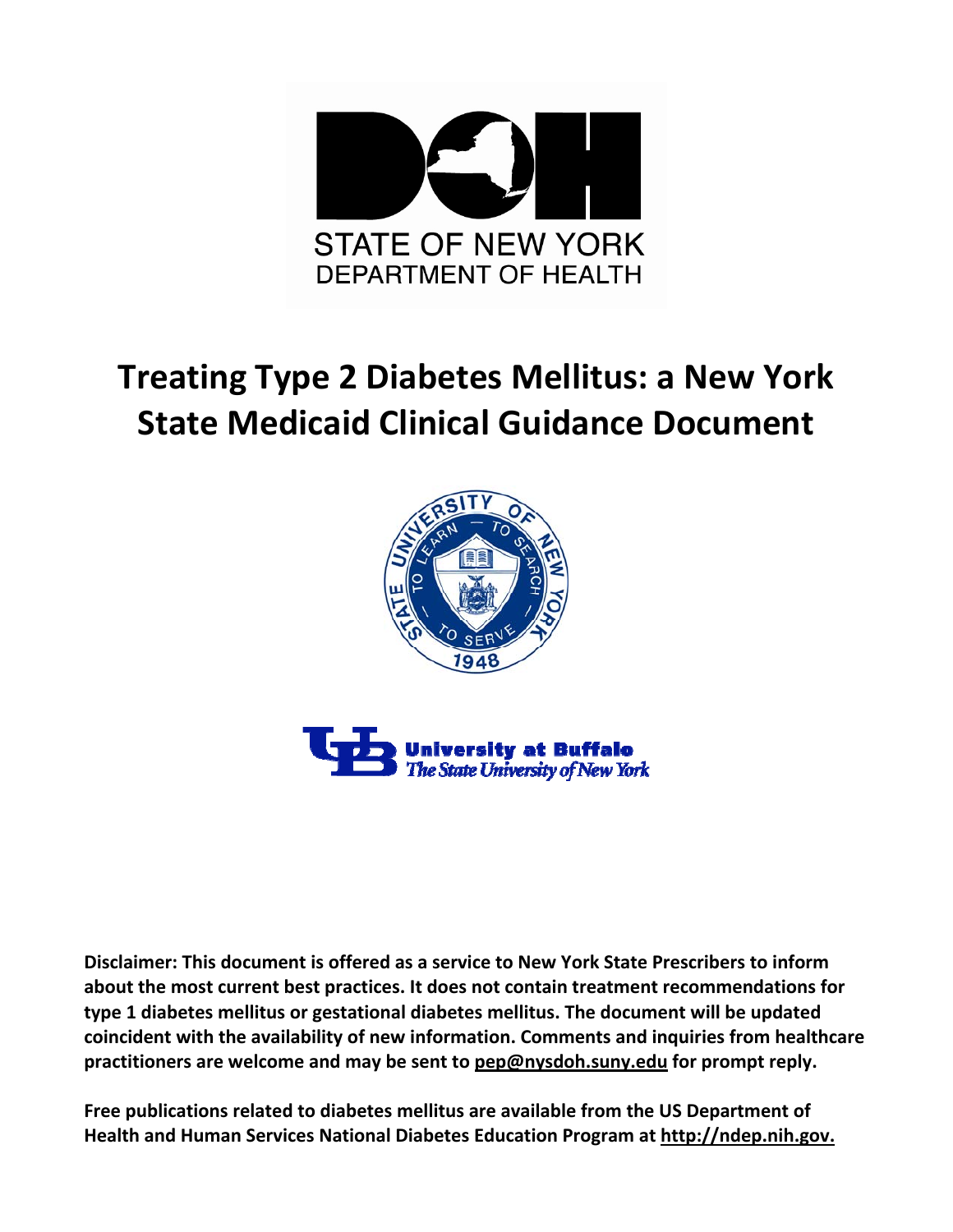# **Table of Contents**

| Introduction                                                  | 1                       |
|---------------------------------------------------------------|-------------------------|
| <b>Classification and diagnosis</b>                           | 2                       |
| Type 2 diabetes in children and adolescents                   | $\overline{\mathbf{c}}$ |
| Screening for diabetes in the general population              | 2                       |
| Screening for diabetes in asymptomatic youth                  | 3                       |
| <b>Complications of diabetes</b>                              | 3                       |
| Nephropathy                                                   | 3                       |
| Retinopathy                                                   | 4                       |
| Neuropathy                                                    | 4                       |
| <b>Cardiovascular disease</b>                                 | 5                       |
| Goals for patients with type 2 diabetes                       | 6                       |
| <b>Data from trials</b>                                       | 6                       |
| Lifestyle interventions for the management of type 2 diabetes | 7                       |
| Weight management and physical activity                       | 7                       |
| <b>Medical nutrition therapy (MNT)</b>                        | 7                       |
| The role of dietary carbohydrates                             | 7                       |
| Alcohol intake                                                | 8                       |
| <b>Diabetes self-management education (DSME)</b>              | 8                       |
| Pharmacologic management of type 2 diabetes                   | 9                       |
| <b>Biguanides</b>                                             | 9                       |
| <b>Sulfonylureas</b>                                          | 11                      |
| Insulin                                                       | 11                      |
| Long-acting insulins                                          | 12                      |
| Insulin initiation and titration                              | 12                      |
| Glucagon-like peptide-1 agonists                              | 13                      |
| <b>Other medications</b>                                      | 15                      |
| Meglitinides                                                  | 15                      |
| Alpha-glucosidase inhibitors<br>Thiazolidinediones            | 15<br>15                |
| Dipeptidyl peptidase-4 (DPP-4) inhibitors                     | 16                      |
| Amylin analogs                                                | 16                      |
| <b>Treatment of diabetes in children and adolescents</b>      | 17                      |
| <b>Co-morbidity considerations</b>                            | 18                      |
| <b>Hypertension management</b>                                | 18                      |
| Recent trial data                                             | 19                      |
| Dyslipidemia management                                       | 19                      |
| Recent trial data                                             | 19                      |
| <b>Antiplatelet therapy</b>                                   | 19                      |
| Primary prevention                                            | 19                      |
| Secondary prevention                                          | 20                      |
| <b>Glycemic control monitoring</b>                            | 20                      |
| Hemoglobin A <sub>1c</sub> (A1C) testing                      | 20                      |
| Self-monitoring blood glucose (SMBG)                          | 20                      |
| <b>Summary</b>                                                | 21                      |
| <b>References</b>                                             | 22                      |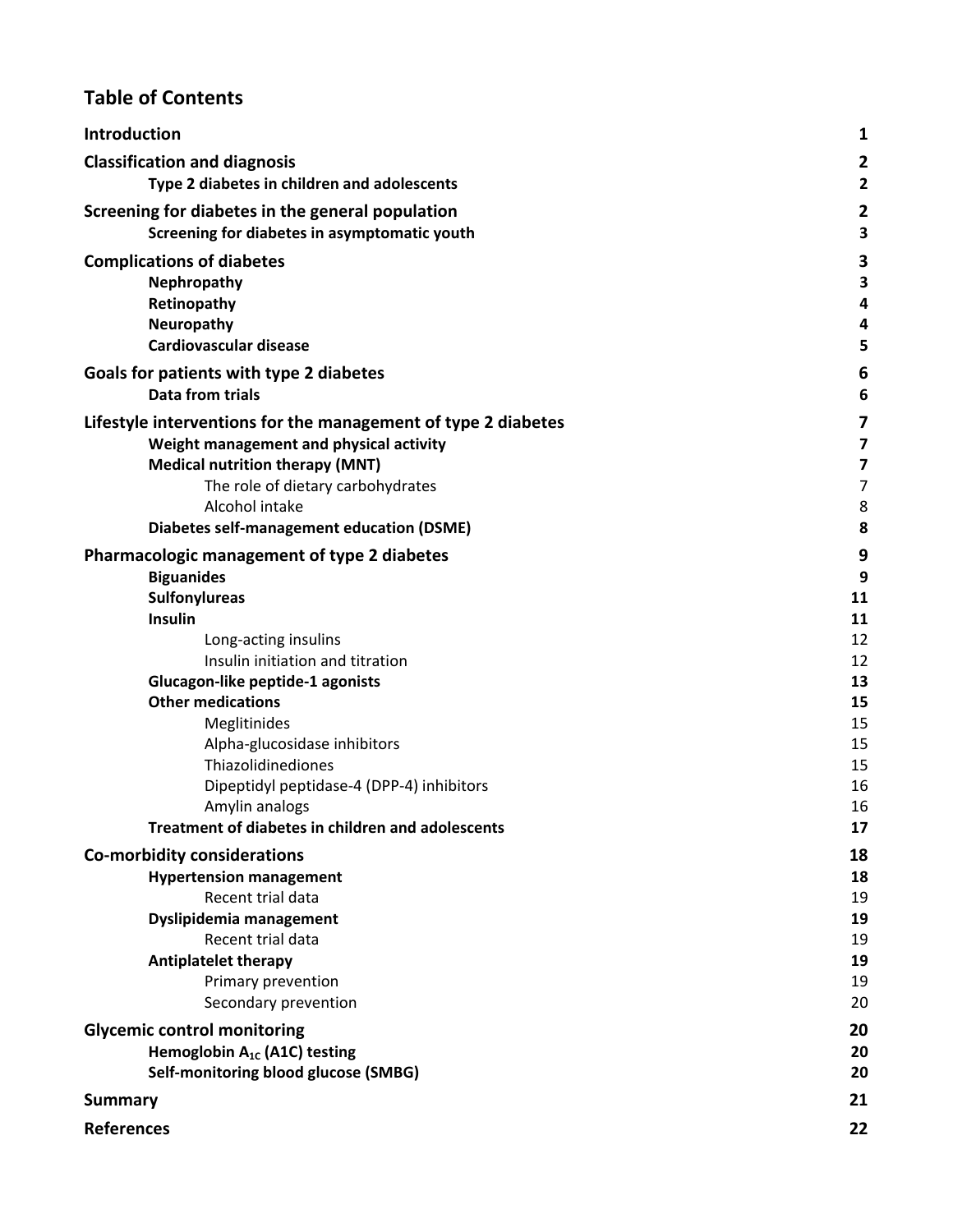# **Introduction**

Type 2 diabetes mellitus (T2DM) is an amalgam of metabolic disorders highlighted by loss of glycemic control. T2DM often involves disorders of lipid, carbohydrate, and protein metabolism, and is associated with a host of complications including coronary artery disease, chronic kidney disease, neuropathy, and retinopathy. Type 1 diabetes mellitus (T1DM) is typically characterized as an autoimmune disorder seen earlier in life; however, adults can still develop T1DM. While T2DM is most often seen as a progressive disease occurring as persons advance in age, increasing childhood obesity rates and childhood inactivity have raised the prevalence of T2DM in pediatric populations, especially in those persons with positive family histories for T2DM and in minority

| 01 agu ana olau (2004 2000 nuaith sarvuy aata) |                   |  |  |  |
|------------------------------------------------|-------------------|--|--|--|
| Racial/ethnic group                            | <b>Prevalence</b> |  |  |  |
| Non-Hispanic white                             | 6.6%              |  |  |  |
| Non-Hispanic black                             | 11.8%             |  |  |  |
| <b>Hispanics</b>                               | 10.4%             |  |  |  |
| <b>Cuban Americans</b>                         | 8.2%              |  |  |  |
| <b>Mexican Americans</b>                       | 11.9%             |  |  |  |
| <b>Puerto Ricans</b>                           | 12.6%             |  |  |  |
| American Indians*                              | 16.5%             |  |  |  |
| Alaska Native*                                 | 6.0%              |  |  |  |
| Southern Arizona*                              | 29.3%             |  |  |  |

**Table 1: Population‐age‐difference‐adjusted national diagnosed diabetes prevalence rates, adults 20 years of age and older (2004‐2006 health survey data)1**

\*2005 Indian Health Service data

populations.<sup>2</sup> Most patients with T2DM will exhibit increased central obesity, resistance to insulin, and inadequate pancreatic insulin secretion. Abdominal obesity can cause additional insulin resistance. In addition to hyperglycemia and insulin resistance, many individuals with T2DM will have concomitant high blood pressure and dyslipidemias. This cluster of abnormalities, known as metabolic syndrome or Syndrome X, increases the risk of developing macrovascular complications such as myocardial infarction (MI) or stroke.

The incidence and prevalence of T2DM have increased with obesity rates. In 2005, 1.5 million

adults 20 years of age and older were newly diagnosed with diabetes.<sup>4</sup> The number of incident cases rose to 1.6 million in 2007.<sup>1</sup> Data from NHANES 1988-1994 show that the national prevalence of diabetes was 5.4%, compared to 7.7% from years 2003-2006.<sup>5</sup> Diabetes seems to disproportionately affect minority American populations (see **Table 1**). While the prevalence has increased, the ratio of physician‐diagnosed cases of diabetes to overall diabetes cases has also increased over the years, from 65% in 1988‐1994 to over 75% in 2003-2006.<sup>5</sup> From these data, it seems that diabetes screening and diagnosis has improved modestly. The increase in national prevalence is reflected in New York State trends (Table 2).<sup>3</sup> State data from 2004 estimate over 1.1 million New Yorkers had diagnosed diabetes, and 451,000 cases were still undiagnosed.<sup>3</sup> This trend is continuing. An estimate of 2008‐09 data suggests that almost 1.4 million New Yorkers (9.3% of the state's population) have been diagnosed with diabetes (excluding gestational diabetes and prediabetes).<sup>6</sup>

There are two major sets of guidelines for the screening, diagnosis, treatment, and monitoring of T2DM. Goals laid out by the American Association of Clinical Endocrinologists (AACE) tend to favor stricter glycemic and metabolic control.<sup>7</sup> American Diabetes Association (ADA) goals are less strict and are therefore easier for

| <b>New York State Data</b>                                                        | 1997  | 1999  | 2002  | 2004  |
|-----------------------------------------------------------------------------------|-------|-------|-------|-------|
| Estimated prevalence of diagnosed diabetes                                        | 4.8%  | 6.0%  | 7.1%  | 7.7%  |
| Hospitalization rate per 1,000 people with diabetes (any cause)                   | 460.3 | 399.5 | 380.7 | 385.3 |
| Hospitalization rate per 1,000 people with diabetes (diabetes as principal cause) | 49.9  | 41.4  | 36.5  | 35.5  |
| Lower extremity amputations due to diabetes per 1,000 patients with diabetes      | 7.2   | 6.0   | 4.9   | 4.5   |
| Incidence of end-stage renal disease per 1,000 patients with diabetes             | 3.6   | 3.0   | 2.8   | 2.5   |
| Prevalence of end-stage renal disease per 1,000 patients with diabetes            | 9.9   | 5.2   | 8.0   | 7.6   |

Treating Type 2 Diabetes Mellitus: A New York State Medicaid Clinical Guidance Document 1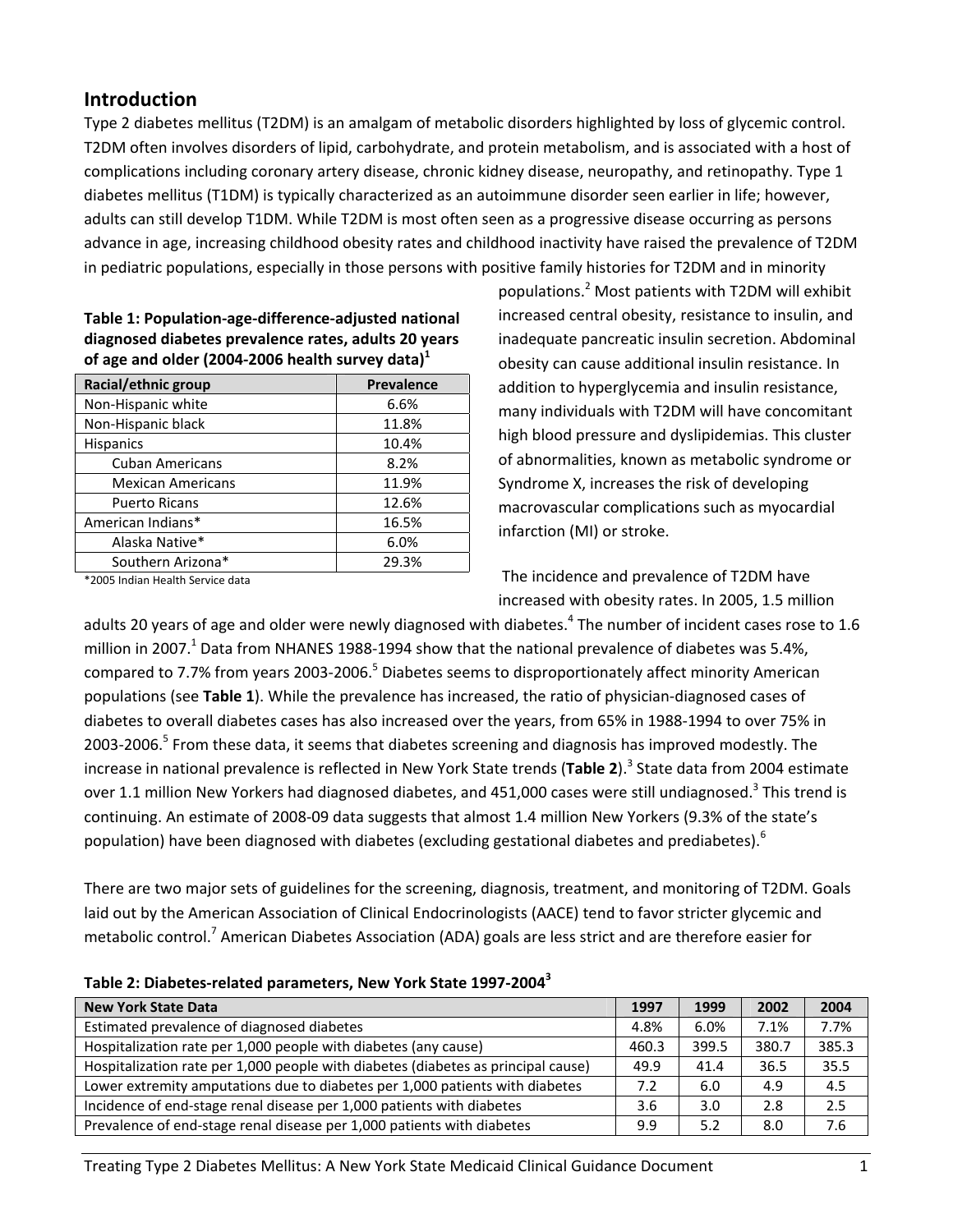patients to reach.<sup>8</sup> Despite the less strict criteria, about half of diagnosed T2DM patients in the United States remain above ADA glycemic control goals despite recent advances in pharmacotherapy, highlighting the need for optimization and personalization of antihyperglycemic medication regimens.<sup>9</sup>

# **Classification and diagnosis**

T2DM is primarily a disease of insulin resistance with progressive insulin deficiency. This is in contrast to T1DM, which is characterized by an autoimmune destruction of the pancreatic beta cells and absolute lack of insulin production. T2DM is diagnosed by either a fasting plasma glucose (FPG) level or by an oral glucose tolerance test (OGTT). A FPG of ≥126 mg/dL or plasma glucose of ≥200 mg/dL two hours following a 75‐gram oral glucose load constitutes a diagnosis of diabetes.<sup>8</sup> These criteria are based on the cutoff points over which retinopathy has been shown prevalent.<sup>10</sup> Diabetes may also be diagnosed by a random plasma glucose of ≥200 mg/dL when the patient is also exhibiting symptoms of hyperglycemia, such as polyuria, polydipsia, or blurred vision. The 2010 Standards of Medical Care in Diabetes released by the ADA also define a diagnosis of diabetes as a hemoglobin A1<sub>c</sub> (A1C) ≥6.5%.<sup>11</sup> This recommendation was new in 2010 and was based on a recent report by an international expert committee regarding the standardization of the A1C assay.<sup>12</sup>

In the absence of overt symptoms of diabetes, FPG, OGTT, or A1C should all be repeated on a different day to confirm the diagnosis of diabetes. FPG and A1C are preferred due to greater convenience and reduced cost. If more than one test result is available for a patient on a given day, such as having a FPG ≥126 mg/dl and an A1C ≥6.5%, the diagnosis of diabetes can be confirmed. In addition to the diagnosis of diabetes, patients can be designated as having prediabetes, either impaired fasting glucose (IFG) or impaired glucose tolerance (IGT). IFG is defined as FPG in the range of 100-125 mg/dL while IGT is defined as a two-hour plasma glucose in the range of 140-199 mg/dL following an OGTT.<sup>8</sup> The ADA Standards of Care suggest patients with an A1C in the range of 5.7% to 6.4% are at an increased risk for the development of T2DM and should be classified as having prediabetes.<sup>8</sup> IFG and IGT are not considered clinical conditions on their own, but rather are considered risk factors for development of diabetes and cardiovascular disease. Lifestyle modifications, specifically, loss of 5‐ 10% of body weight and physical activity, have demonstrated success in delaying the onset of diabetes in patients with IFG and IGT. More information on lifestyle modification is discussed below.

# **Type 2 diabetes in children and adolescents**

Until the last decade or so, immune‐mediated T1DM was the only type of diabetes considered to be prevalent in children and adolescents. Reports indicate that up to 45% of children diagnosed with diabetes are now diagnosed with T2DM.<sup>13,14</sup> To ensure that children with diabetes receive appropriate therapy, an appropriate diagnosis of T1DM or T2DM is crucial. Most children with T2DM are overweight or obese at diagnosis and present with glycosuria, polyuria, and polydipsia without ketoacidosis or weight loss. Additionally, children diagnosed with T2DM typically have at least one parent with diabetes and often have a family history of diabetes over several generations.

# **Screening for diabetes in the general population**

T2DM is a well‐defined disorder that is closely linked with other metabolic abnormalities, such as overweight and obesity, defined as body mass indexes (BMI) of 25-29.9 kg/m<sup>2</sup> and ≥30 kg/m<sup>2</sup>, respectively.<sup>15</sup> Other risk factors for T2DM are listed in **Figure 1**. Screening is recommended in adults if the patient is overweight and has any additional risk factors.<sup>8</sup> If screening in these patients does not result in a diagnosis of diabetes, repeat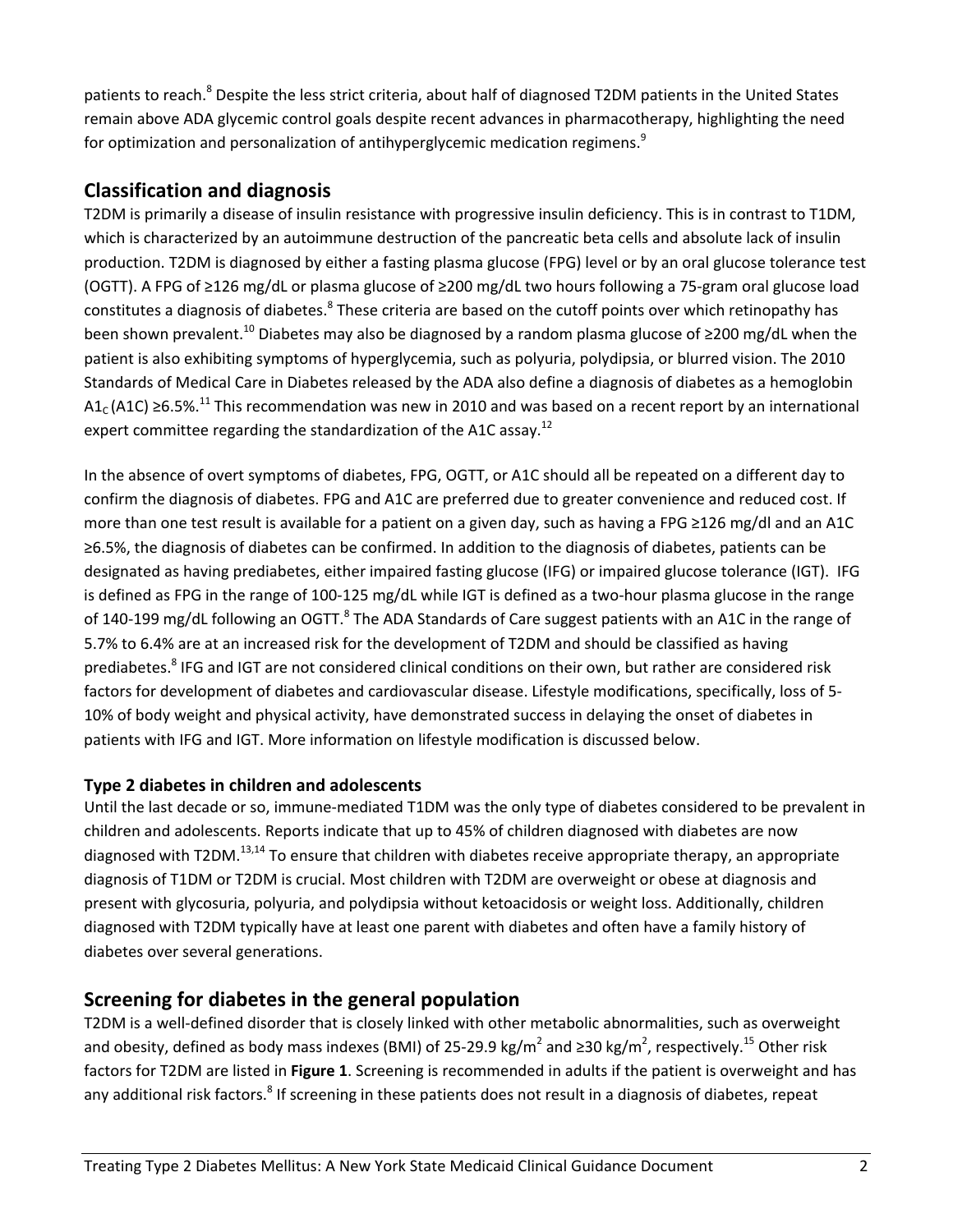screening is recommended at least every three years. Screening for diabetes should begin at age 45 in asymptomatic patients who do not have a risk factor for the development of T2DM.

### **Figure 1: Risk factors for the development of type 2 diabetes mellitus**

- Overweight (BMI 25-29.9 kg/m<sup>2</sup>) or obese (BMI ≥30 kg/m<sup>2</sup>)
- Hypertension or being treated for hypertension
- Dyslipidemia, particularly low HDL-C and high triglycerides
- Physical inactivity
- Cardiovascular disease
- Impaired fasting glucose, impaired glucose tolerance, or prediabetes
- First-degree relative diagnosed with type 2 diabetes mellitus
- High-risk racial or ethnic group (e.g. African American, Latino, Native American)
- Females who have delivered a baby weighing >9 pounds
- Past diagnosis of gestational diabetes
- Polycystic ovarian syndrome
- Other clinical conditions associated with insulin resistance (e.g. abdominal obesity and acanthosis nigricans)
- Use of drugs that increase insulin resistance (e.g. atypical antipsychotics, systemic corticosteroids)

### **Screening for diabetes in asymptomatic youth**

The criteria for the diagnosis of diabetes in children and adolescents are the same criteria used for adults. The ADA recommends that children at an increased risk of developing diabetes should be screened every three years beginning at age 10 (or at the onset of puberty, if puberty begins at a younger age) if they meet the following criteria:8

Overweight (defined as a BMI >85<sup>th</sup> percentile for age and sex, weight for height >85<sup>th</sup> percentile, or weight >120% of ideal for height) AND having at least two of the following risk factors:

(1) Family history of T2DM;

(2) Race or ethnicity with increased risk of diabetes (see **Figure 1**);

(3) Signs of insulin resistance or conditions associated with insulin resistance:

- acanthosis nigricans
- hypertension
- dyslipidemia
- polycystic ovary syndrome
- small for gestational age birthweight;

(4) Maternal history of gestational diabetes during the child's gestation.

# **Complications of diabetes**

The complications of T2DM are well‐documented. Damage done to the vasculature by hyperglycemia results in micro- and macrovascular complications over time. Microvascular complications include nephropathy, retinopathy, and neuropathy. Macrovascular complications include cardiovascular disease (CVD) such as MI, peripheral vascular disease, and stroke.

### **Nephropathy**

Diabetic nephropathy occurs in up to 40% of patients with T2DM and is the most common cause of end‐stage renal disease (ESRD).<sup>8</sup> Microalbuminuria, defined as a urine microalbumin-to-creatinine ratio of 30-299 mg/gram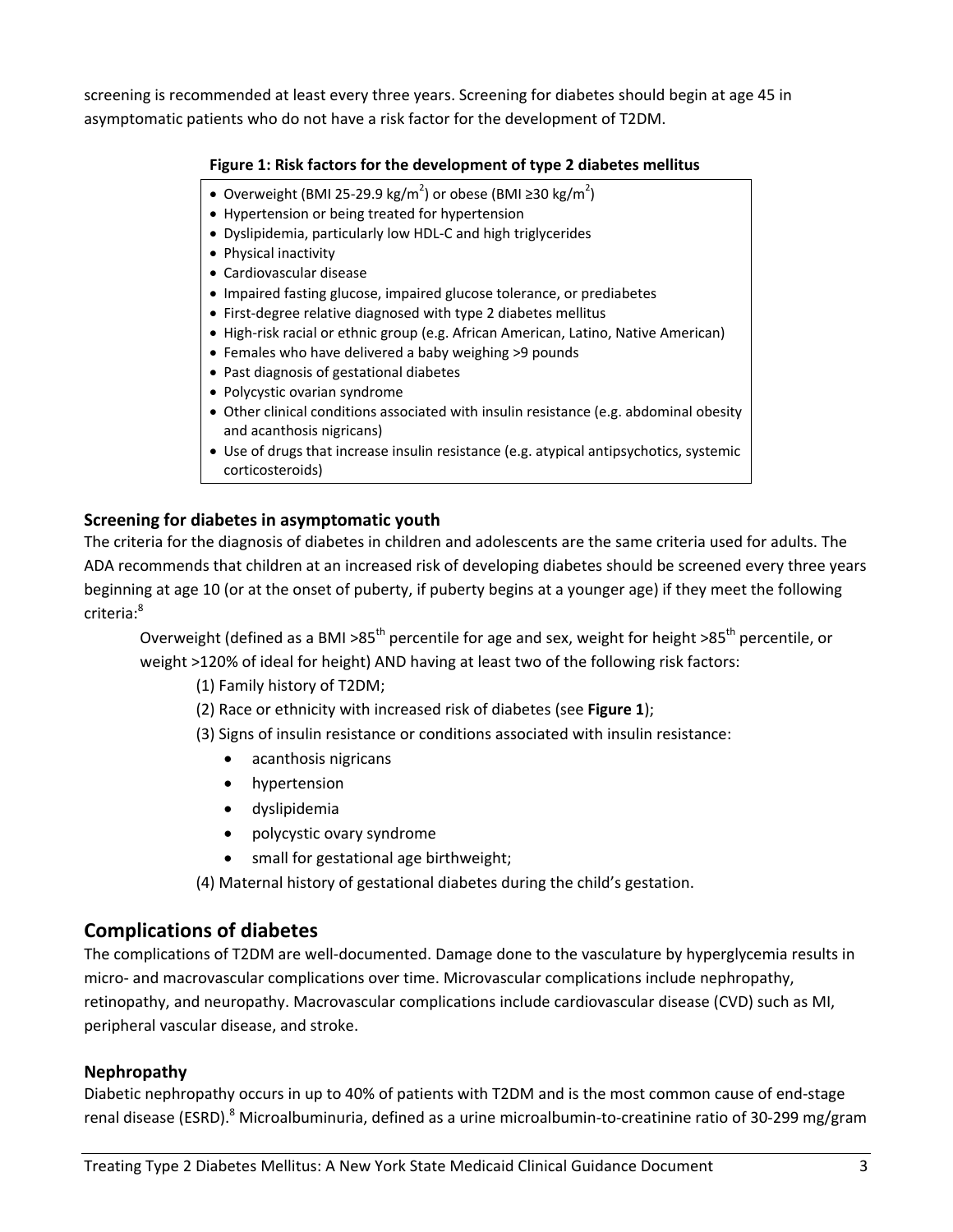in a spot urine collection is considered an early marker for diabetic nephropathy. Microalbuminuria is also a marker of increased CVD risk.<sup>16,17</sup> Patients who progress to macroalbuminuria (urine microalbumin to creatinine ratio of ≥300 mg/gram) are likely to progress to ESRD.<sup>18,19</sup> Screening for microalbuminuria should occur annually in all patients with T2DM, starting at diagnosis.<sup>8</sup> Serum creatinine and estimation of glomerular filtration rate (GFR) should also be monitored annually.

Several interventions have been shown to delay the onset of microalbuminuria and progression to diabetic nephropathy. The United Kingdom Prospective Diabetes Study (UKPDS) showed that control of blood glucose and blood pressure can delay the onset of microalbuminuria and reduce the risk of nephropathy.<sup>20-22</sup> Treatment with angiotensin-converting enzyme (ACE) inhibitors have a renoprotective benefit over other antihypertensive medications, delaying the progression from micro‐ to macroalbuminuria and slowing the decline in GFR in patients with microalbuminuria.<sup>23-25</sup> These medications reduce the loss of kidney function by mechanisms that extend beyond their blood pressure-lowering capabilities. Additionally, ACE inhibitors have been shown to reduce the incidence of cardiovascular outcomes in patients with diabetes.<sup>26</sup> Angiotensin receptor blockers (ARB) are considered equally effective in preventing the progression from micro‐ to macroalbuminuria in patients with T2DM, though there are no head-to-head trials comparing ARBs to ACE inhibitors.<sup>27-29</sup> If a patient cannot tolerate a medication from one of the classes, it is recommended to substitute a medication from the other class. Studies examining the benefits and risks of combination therapy with an ACE inhibitor and an ARB have yielded conflicting results. One study showed that combining an ACE inhibitor and ARB produced additional reductions in albuminuria,  $30$  but data from the ONTARGET study suggest that the combination of an ACE inhibitor and ARB may actually cause a worsening of kidney function.<sup>31</sup> The long-term effects of this combination have yet to be evaluated in clinical trials.<sup>29</sup>

### **Retinopathy**

Diabetic retinopathy is the most common cause of new blindness in adults aged 20-74 years.<sup>11</sup> In addition, glaucoma, cataracts, and other disorders of the eye occur earlier and more frequently in patients with diabetes. The prevalence of retinopathy is strongly related to the duration of diabetes. Other risk factors for retinopathy are chronic hyperglycemia, hypertension, and nephropathy.<sup>32-34</sup> Screening, in the form of a comprehensive dilated eye exam, is recommended upon diagnosis and annually thereafter for all patients with T2DM and should be performed by a trained optometrist or ophthalmologist.<sup>8</sup> Similar to other complications of diabetes, the onset and/or progression of retinopathy can be delayed by maintaining glycemic control near normal values.<sup>20,35</sup> Controlling blood pressure has also been shown to delay progression of retinopathy.<sup>21</sup> Once diabetic retinopathy is diagnosed, laser photocoagulation surgery is effective in preventing vision loss. Several large-scale trials support the therapeutic benefits of this treatment.  $36,37$ 

### **Neuropathy**

Diabetic neuropathy describes a wide range of clinical manifestations resulting from nerve damage due to chronic, uncontrolled blood glucose concentrations. The manifestations of neuropathy may be focal or diffuse and may affect a variety of organ systems. The most common neuropathies seen in diabetic patients are chronic sensorimotor diabetic peripheral neuropathy (DPN) and autonomic neuropathy. Early recognition and management of neuropathy is important for a variety of reasons. First, up to 50% of DPN is characterized by numbness in the extremities, which may lead to injuries of the feet due to lack of sensation. If the neuropathy is painful, multiple treatment options exist. Second, autonomic neuropathy may involve any organ system in the body. Third, autonomic neuropathy affecting the cardiovascular system can increase morbidity and mortality.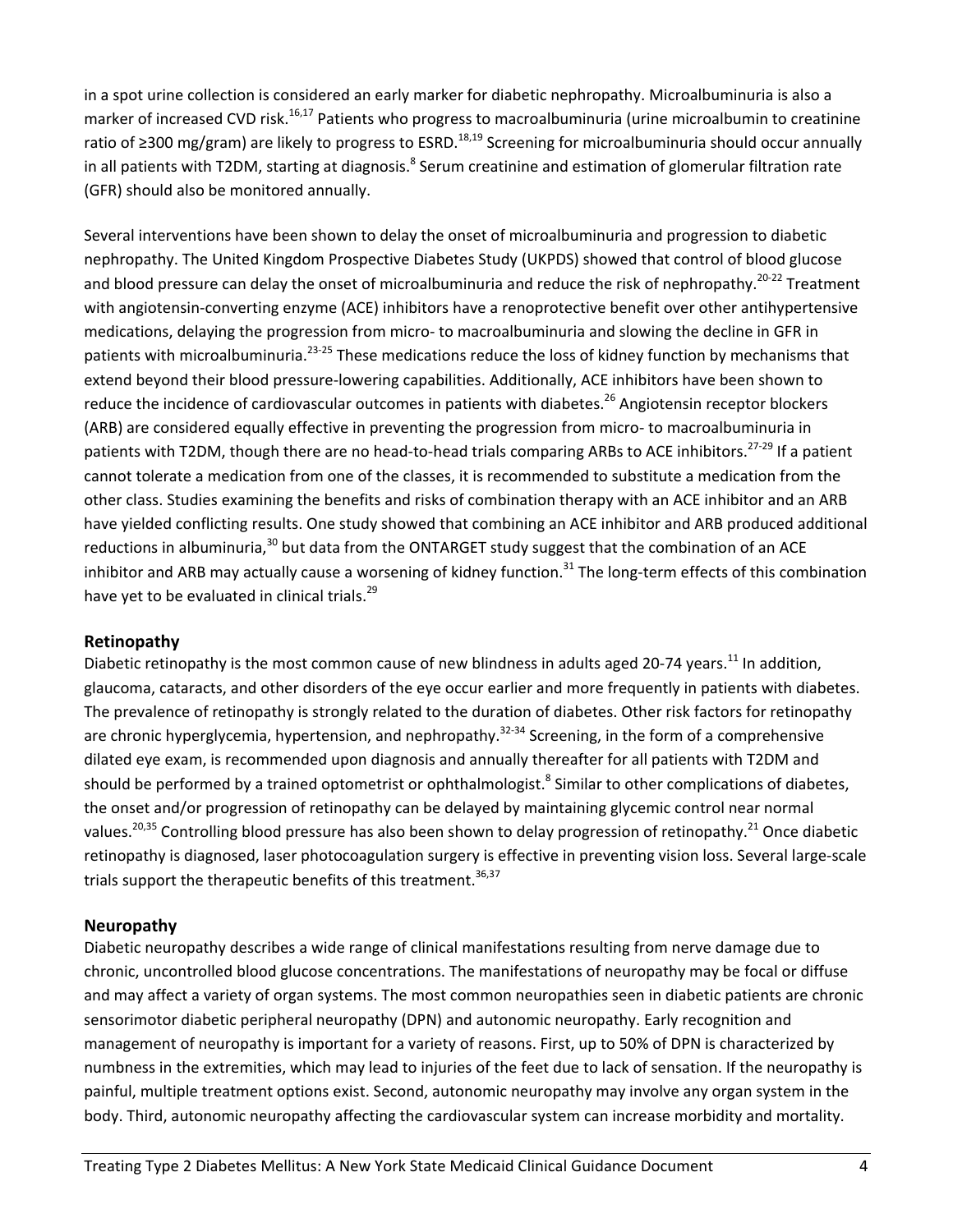### **Figure 2: Diabetic peripheral neuropathy testing modalities**

- Inspection of extremities
- Assessment of foot pulses
- Testing for loss of protective sensation using 10‐g monofilament plus one of the following:
	- Pin prick sensation
	- Vibration using a 128 Hz tuning fork
	- Vibration perception threshold
	- Ankle reflexes

DPN ranges in manifestation from painful sensation in the extremities to burning, tingling, or numbness. Patients with diabetes should be screened for DPN annually (see **Figure 2**). Loss of monofilament perception and reduced vibration perception have been shown to predict foot ulcers.<sup>38</sup> The first treatment for DPN should be to optimize blood glucose

control. Some evidence from observational studies also suggests that avoidance of wide fluctuations in blood glucose is also beneficial in decreasing symptoms of DPN. While many classes of medications are used to treat DPN in practice, at this time only pregabalin and duloxetine are FDA-approved for this indication.

Patients with diabetes should have a comprehensive foot exam on an annual basis to screen for DPN. The exam may be performed by the patient's primary care practitioner, but patients with previous diabetic foot

complications may require intervention by a foot care specialist. In addition, patients should be educated on proper self‐care of the feet. This should include daily foot inspection and what to look for, proper procedures for foot drying and moisturizing, proper footwear, and knowing what types of foot problems require a visit to their primary care practitioner or podiatrist.

### **Figure 3: Criteria for referral to appropriate professional**

- Systemic infection
- Acute ischemia or pain at rest
- Foot ulceration
- Puncture wound
- Ingrown toenail
- Hemorrhagic callus with or without cellulitis

Unlike DPN, there is no one test that can diagnose autonomic neuropathies. Instead, the signs and symptoms should be carefully screened for during the history and physical examination. Clinical manifestations of autonomic neuropathy include resting tachycardia, exercise intolerance, orthostatic hypotension, constipation, gastroparesis, erectile dysfunction or other genitourinary disturbances, "brittle diabetes," and hypoglycemic unawareness. Each manifestation of autonomic neuropathy should be treated symptomatically with the goal of improving quality of life. For example, patients with erectile dysfunction may benefit from the use of phosphodiesterase‐5 inhibitors (e.g. sildenafil) and patients with gastroparesis may benefit from a prokinetic agent such as metoclopramide.

### **Cardiovascular disease**

CVD is the leading cause of morbidity and mortality in patients with T2DM.<sup>8</sup> It is also the leading contributor to direct and indirect medical costs for patients with T2DM. Hypertension, dyslipidemia, and obesity, which commonly accompany diabetes, are major risk factors for CVD. Diabetes itself is an independent risk factor for the development of CVD. In order to decrease risk of CVD, comorbid conditions such as hypertension and hyperlipidemia must be addressed and managed. Antiplatelet agents, which are discussed later, are also recommended for some patients. Treatment targets for patients with hypertension and hyperlipidemia are reported in **Table 12**.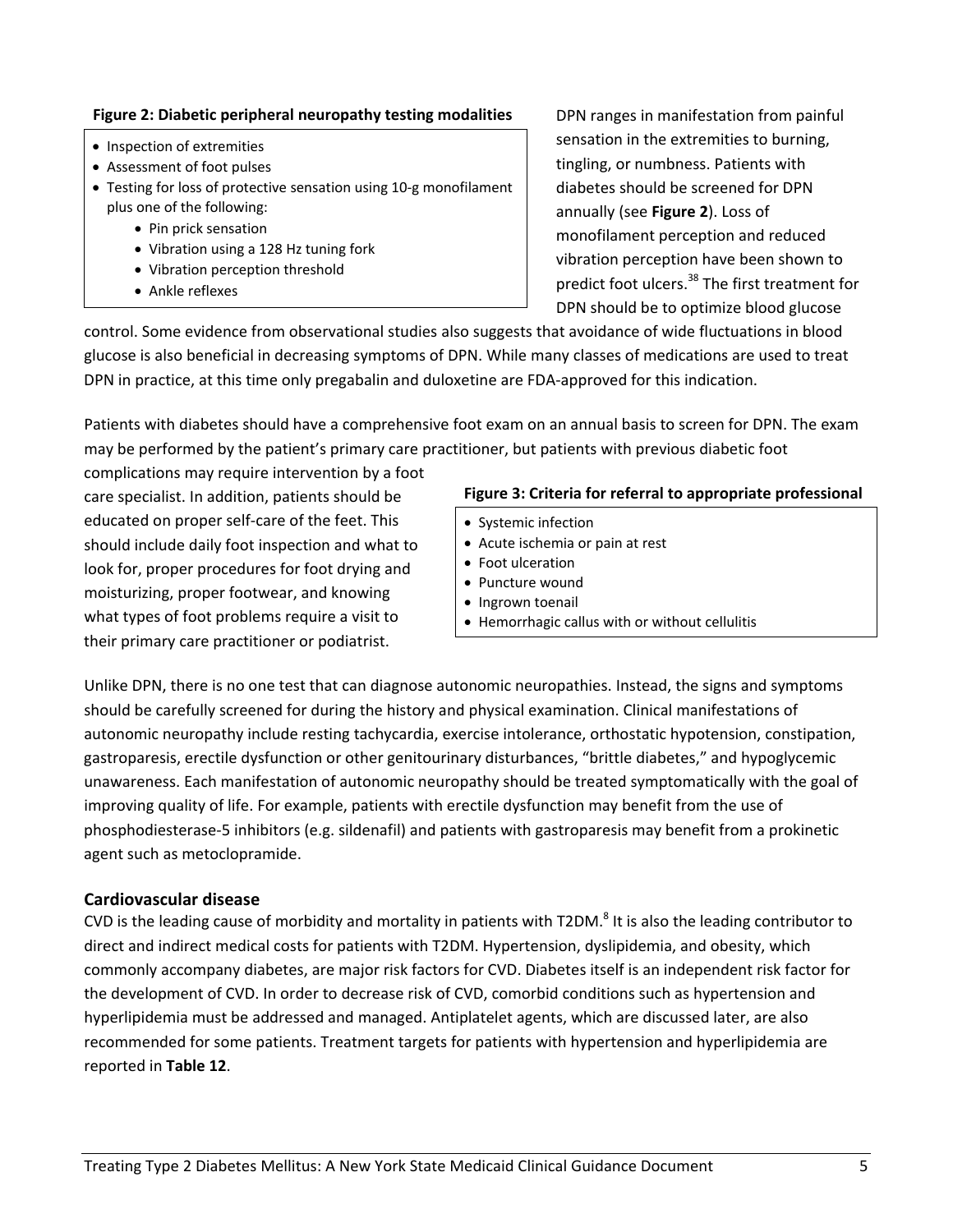While reductions of microvascular complications with improved glycemic control have been well‐documented in large-scale clinical trials, there is less direct evidence for reductions of macrovascular complications. In UKPDS 33, T2DM patients assigned to intensive blood glucose control (mean A1C 7.0%) showed an overall reduction in microvascular complications by 25% over subjects in a "conventional" blood glucose control group (mean A1C 7.9%).<sup>20</sup> In contrast, the reduction in macrovascular complications (specifically MI) in the intensive control group did not reach statistical significance. The Diabetes Control and Complications Trial (DCCT), which included only patients with T1DM, had similar results;<sup>39</sup> however, when patients from UKPDS and DCCT were followed up after 10 or more years, significant reductions in macrovascular complications were realized.<sup>22,40</sup> These results underscore the importance of achieving glycemic control early in the course of the disease as well as controlling other cardiovascular risk factors.

# **Goals for patients with type 2 diabetes**

The two major American organizations that have published guidelines for T2DM, ADA and AACE, have set A1C goals of below 7.0% and below 6.5%, respectively.<sup>7,8</sup> While a general A1C goal of less than 7.0% is appropriate for most patients, there is evidence that some patients may benefit from more intensive or less intensive lowering of blood glucose (see discussion of data from trials, below). As discussed above, intensive therapy does reduce incidence of microvascular complications, and may improve macrovascular complications long-term. However, results from trials have shown that there can be more risks than benefits associated with intensive A1C lowering, specifically hypoglycemic events and increased mortality in certain patient subgroups.<sup>41-43</sup> These recent analyses highlight the need for additional trial data regarding individualized A1C goal‐setting in T2DM patients based on patient characteristics and severity and duration of disease. Data that might lead to more delineated glycemic targets for specific subsets of patients are not definitive enough at this time to divert from the suggested A1C target of less than 7.0%.

# **Data from trials**

Intense blood glucose control can confer more risks than benefits. The ACCORD trial found greater rates of cardiovascular and all‐cause mortality with intensive blood glucose lowering (mean A1C 6.4%) compared to standard treatment (mean A1C 7.5%) over a mean 3.5 years of follow-up.<sup>41</sup> A subgroup analysis showed that patients who did not have a cardiac event prior to randomization and patients with an A1C less than or equal to 8.0% prior to the start of the study may benefit the most from intensive lowering of glucose.<sup>41</sup> Additionally, there were higher levels of hypoglycemic events, serious adverse drug events not related to hypoglycemia, fluid retention, and weight gain in the intensive-treatment group. The ADVANCE trial found no significant differences in major macrovascular events or all‐cause mortality between intensive‐treatment (mean A1C 6.5%) and standard-treatment (mean A1C 7.3%) groups.<sup>42</sup> Most of the difference in the rate of composite primary endpoint of major macro- and microvascular complications of T2DM was related to a significant decrease in new or worsening nephropathy. The intensive‐treatment group had significantly higher rates of hospitalization and severe hypoglycemic events. An analysis of various subpopulations found that the intensive glucose lowering seemed to benefit those patients less than 65 years of age, a body mass index less than 28, and no history of micro- or macrovascular disease.<sup>42</sup>

Though the mean A1C was lower in the intensive‐treatment group (7.0% versus 7.9% in the standard‐treatment group) in UKPDS 33, there were no differences between groups in diabetes-related or all-cause mortality.<sup>20</sup> Like the ADVANCE trial, most of the difference in the relative risk for diabetes‐related endpoints was attributable to a significant reduction in microvascular endpoints. A trial in military veterans with long-standing uncontrolled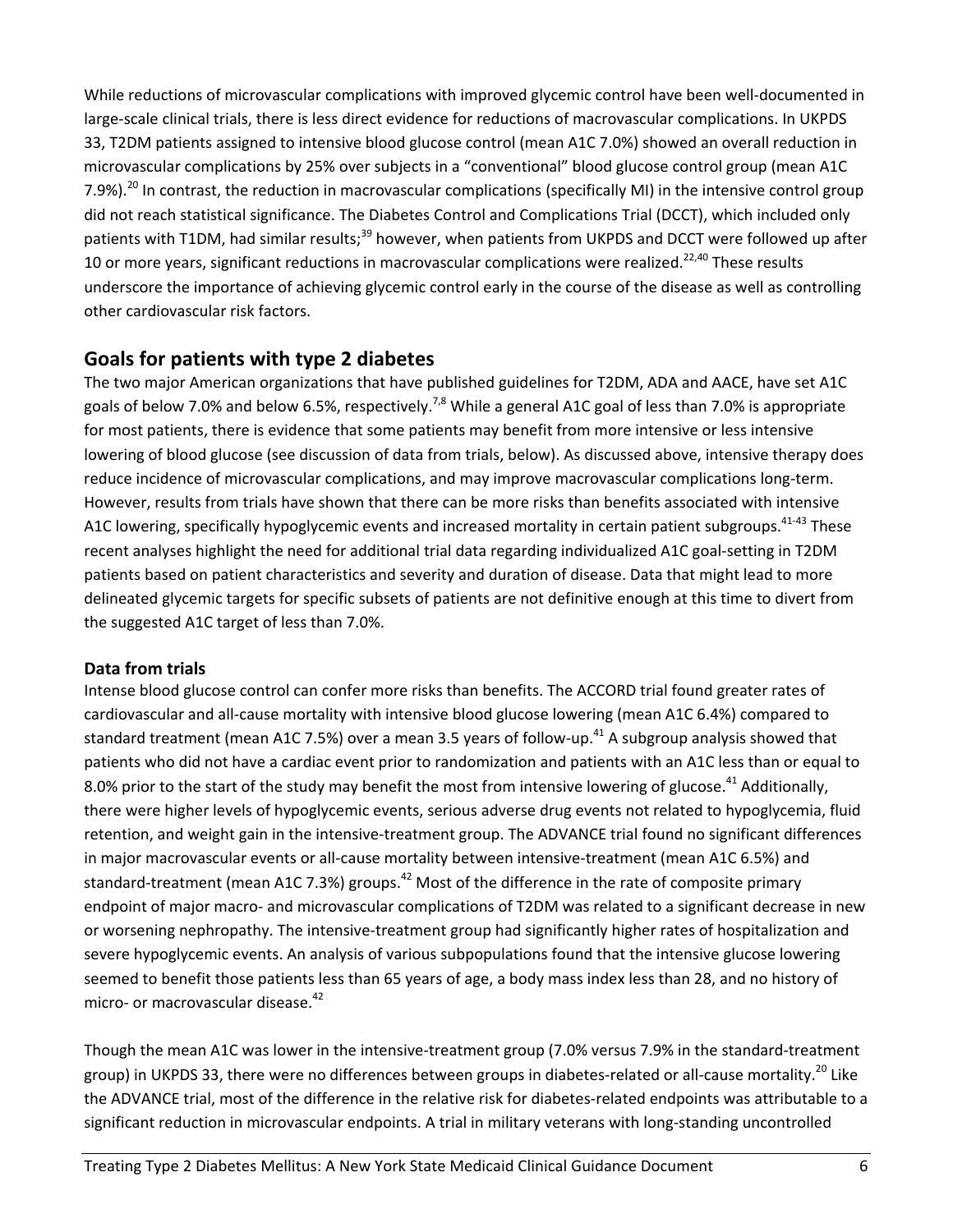diabetes showed no significant differences in macrovascular events between intensive blood glucose control and standard control regimens.<sup>43</sup> Contrary to the above trials, there were also no differences between groups in microvascular events, with the exception of progression of albuminuria. Adverse events (mostly hypoglycemia) occurred in 24.1% of intensive‐treatment participants and 16.7% of standard‐treatment participants.

# **Lifestyle interventions for the management of type 2 diabetes Weight management and physical activity**

Weight loss is a recommended intervention for all patients with T2DM or who are at risk for T2DM.<sup>44</sup> In overweight and obese patients, a modest weight loss (5‐10% of body weight) has been shown to improve insulin resistance in addition to improvements in blood pressure and lipid parameters.<sup>45</sup>

Physical activity has been shown to aid in weight management, improve blood glucose control, reduce cardiovascular risk, and improve well-being in patients with diabetes and may help to prevent the onset of T2DM in high-risk individuals.<sup>8,46,47</sup> Studies examining the effect of a structured exercise program for at least eight weeks have shown an average reduction in A1C of 0.66%, and exercise of higher intensity is associated with an even greater reduction.<sup>48,49</sup> Aerobic activity (moderate intensity for 150 minutes per week or high intensity for 75 minutes per week) is recommended by the U.S. Department of Health and Human Services.<sup>50</sup> Similarly, some suggest 30 minutes of exercise five days per week with no more than one day of rest between two days of activity. Patients should be assessed by a clinician prior to commencing an exercise regimen. Patients should be screened for contraindications to certain kinds of exercise or conditions that may predispose them to injury, such as uncontrolled hypertension or complications such as severe autonomic or peripheral neuropathies or proliferative retinopathy. Patients should be encouraged to be as active as they are able.

The ADA recommends consideration of bariatric surgery in some patients with diabetes and a BMI of ≥35 kg/m<sup>2</sup>, which can result in the improvement of glycemic control.<sup>8</sup> The long-term benefits and risks of bariatric surgery continue to be studied.

### **Medical nutrition therapy (MNT)**

MNT is important in preventing diabetes, managing existing diabetes, and preventing or slowing the development of complications of diabetes. The ADA recommends that patients with prediabetes or diabetes receive individualized MNT provided by a registered dietitian.<sup>8</sup> Studies have demonstrated that MNT is capable of decreasing A1C by 1-2% in patients with T2DM.<sup>51,52</sup> In addition to improving glycemic control, MNT has also been shown to decrease LDL cholesterol by 15-25 mg/dL and has a role in the management of hypertension.<sup>53,54</sup>

### *The role of dietary carbohydrates*

Dietary interventions are instrumental to glycemic control because they reduce postprandial blood glucose. Carbohydrate intake is a major determinant in postprandial blood glucose levels. While low carbohydrate diets such as Atkins™ and South Beach™ diets may seem to be an optimal alternative for patients with diabetes, diets providing fewer than 130 grams of total carbohydrates per day are not recommended.<sup>8</sup> Carbohydratecontaining foods are important sources of energy, fiber, vitamins, and minerals. These foods are necessary components of the diabetic diet.

Postprandial blood glucose levels are determined by the rate of appearance of glucose in the bloodstream and its clearance from circulation.<sup>55</sup> While insulin secretion normally keeps blood glucose in a narrow range, patients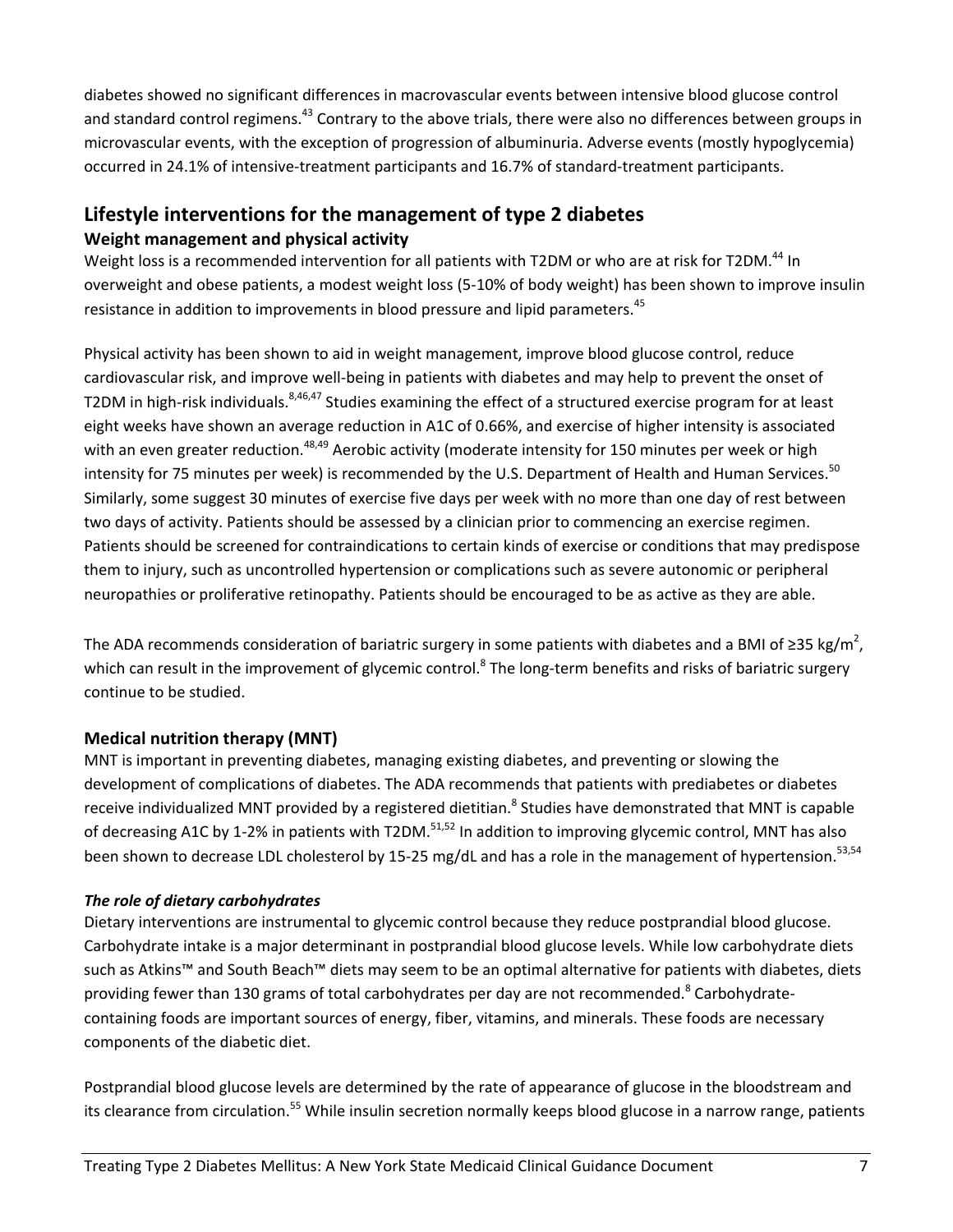with diabetes have defects in insulin secretion and/or action. This impairs the regulation of blood glucose in response to dietary carbohydrate intake. Both the quantity of carbohydrate as well as the source of carbohydrate influence blood glucose levels.

Monitoring carbohydrates is a key strategy in maintaining glycemic control. This may be achieved with carbohydrate counting, carbohydrate exchanges, or estimations based on experience. The recommended daily allowance for dietary carbohydrates, or minimum daily requirement, is 130 grams per day.<sup>56</sup> Intrinsic and extrinsic variables influence the effect of dietary carbohydrates on the blood glucose. Intrinsic variables include, but are not limited to, the specific type of food ingested, type of starch, and style of food preparation. Extrinsic variables include pre‐prandial blood glucose levels, available amount of insulin, and degree of insulin resistance, to name a few.<sup>44</sup> Another factor influencing the effect of carbohydrates on the blood glucose is the glycemic index. The glycemic index is defined as the increase in blood glucose above fasting over two hours after ingestion of a constant amount of food (usually in a 50‐gram carbohydrate serving size) divided by the response to a reference food (usually glucose or white bread).<sup>44</sup> Foods with a low glycemic index tend to contain fiber, fructose, lactose, and/or fat. The general recommendation of the ADA is that the use of the glycemic index only provides a modest additional benefit over that seen when total carbohydrates are considered alone.



### *Alcohol intake*

Approximately 40‐65% of total daily calories should come from carbohydrates (1 gram carbohydrate =  $4$ calories). Patients may count the grams of total carbohydrate in their foods or use the exchange system, where 15 grams of total carbohydrates is equal to one carbohydrate exchange, or serving. Meals may range from two to five carbohydrate servings (30‐ 75 grams) and snacks are generally limited to one carbohydrate serving (15 grams). Another, simplified way of educating patients is to introduce the "plate method" (**Figure 4**), where 50% of a 9‐inch plate is reserved for vegetables, 25% for carbohydrates, and 25% for protein.

In patients without contraindications to alcohol consumption, alcohol may be consumed in moderation, defined as one drink per day or less for women and two drinks per day or less for men. Alcohol can have varying effects on blood glucose. In patients taking insulin or insulin secretagogues, alcohol may cause hypoglycemia, and should therefore be consumed with food. Occasional intake of alcoholic beverages should be considered an addition to the regular meal plan and should never replace food products. In addition, the carbohydrate content of the alcoholic beverage must be accounted for, and patients should avoid alcoholic beverages with a high carbohydrate content or mixing alcohol with other beverages or foods with high carbohydrate content. Excessive alcohol intake (three or more drinks per day) on a consistent basis has been shown to contribute to hyperglycemia.<sup>57</sup>

### **Diabetes self‐management education (DSME)**

Diabetes self‐management education (DSME) is the process of facilitating the knowledge, skills, and abilities necessary for diabetes self-care.<sup>58</sup> The purpose of DSME is to support informed decision making, self-care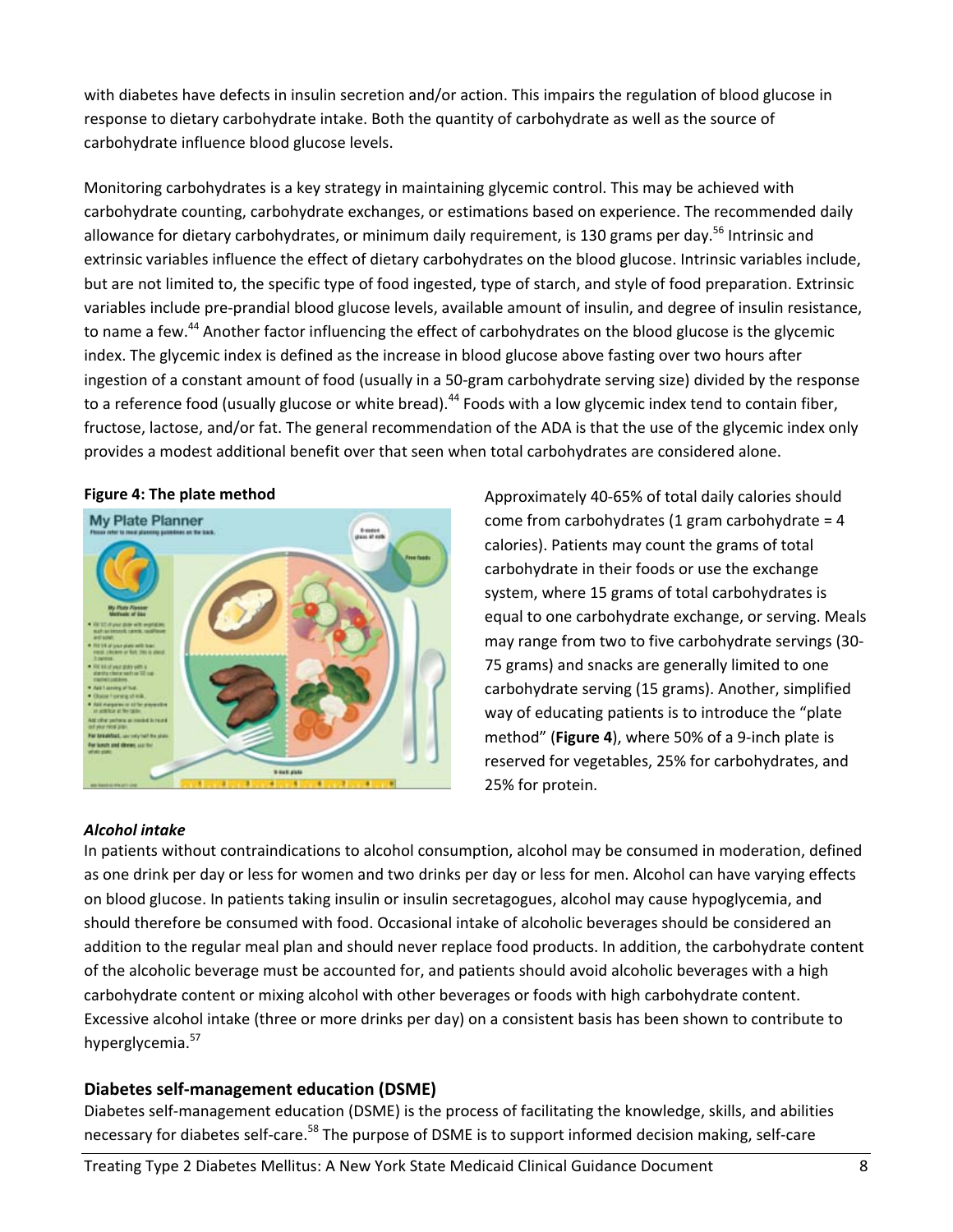behaviors, problem solving by the patient and to improve clinical outcomes and quality of life in a cost-effective manner. The focus has shifted from the didactic transfer of information to a skills‐based approach focused on patient empowerment. There are numerous studies that highlight the benefits of DSME. Some of the outcomes that have shown improvement as a result of DSME include A1C, weight (self‐reported), quality of life, healthy coping, and healthcare costs.<sup>8</sup> DSME is also associated with increased use of primary and preventive services and decreased use of acute, inpatient services.<sup>59</sup> DSME is a service that is covered by New York State Medicaid and should be recommended for all patients with diabetes.

# **Pharmacologic management of type 2 diabetes**

This white paper presents an algorithm (**Figure 6**) that is a condensed and streamlined way for clinicians to treat patients with diabetes. As shown in the algorithm, metformin is recommended as a first-line agent when initiating therapy. Keeping in mind the issues discussed below, the majority of patients will be able to use metformin with good results. Monotherapy is not always appropriate, especially if the patient's presenting A1C is greater than 1.5% above their goal. In this instance, a sulfonylurea should also be added. Subsequent treatment decisions should be made based on A1C and SMBG readings at office visits.<sup>7</sup>

### **Biguanides**

Metformin is currently the only FDA‐approved medication in this category. The primary site of action for a biguanide is at the liver, causing decreased hepatic glucose production. Secondarily, biguanides act at the level of the muscle and adipose tissue to increase glucose uptake and utilization. In addition to reducing blood glucose, metformin has additional benefits. In clinical studies, metformin alone or in combination with a sulfonylurea lowered mean fasting serum triglycerides, total cholesterol, and LDL cholesterol levels and had no adverse effects on other lipid levels.<sup>60</sup> An additional non-glycemic benefit of metformin is either weight stability or modest weight loss. If a pharmacotherapeutic intervention is desired in addition to lifestyle modifications for those patients who are at very high risk of developing diabetes, metformin is the recommended drug of choice.<sup>8</sup>

Metformin use is not without its risks. Certain patients may not be able to use metformin (see **Figure 5**). There is concern that patients with low creatinine clearance are predisposed to lactic acidosis when using metformin.

Newer literature has been published to suggest that established serum creatinine and calculated creatinine clearance cut‐off markers can be less stringent, thereby allowing more patients to continue to use metformin and benefit from it. A review of studies showed a weak association between metformin use and the development of lactic acidosis.<sup>62</sup> There is no evidence from prospective comparative trials or from observational cohort studies that metformin is associated with an increased risk of lactic acidosis or increased levels of lactate compared to other anti‐

### **Figure 5: Contraindications to metformin use<sup>61</sup>**

- Patients with renal disease or impairment
	- o SCr >1.5mg/dl in males
		- o SCr >1.4mg/dl in females
	- o CrCl <60ml/min;
- Patients with congestive heart failure requiring pharmacologic management
- Acute or chronic metabolic acidosis
- Patients scheduled to receive intravenous radiocontrast media should discontinue use of metformin prior to procedure and 48 hours thereafter.

hyperglycemic treatments. Though lactic acidosis is extremely rare, it is a serious metabolic complication of metformin use. When it occurs, it is fatal in approximately 50% of cases.<sup>61</sup>

Gastrointestinal side effects are the most common adverse reactions reported with metformin therapy. Diarrhea led to discontinuation in 6% of patients treated with metformin immediate‐release tablets. This may be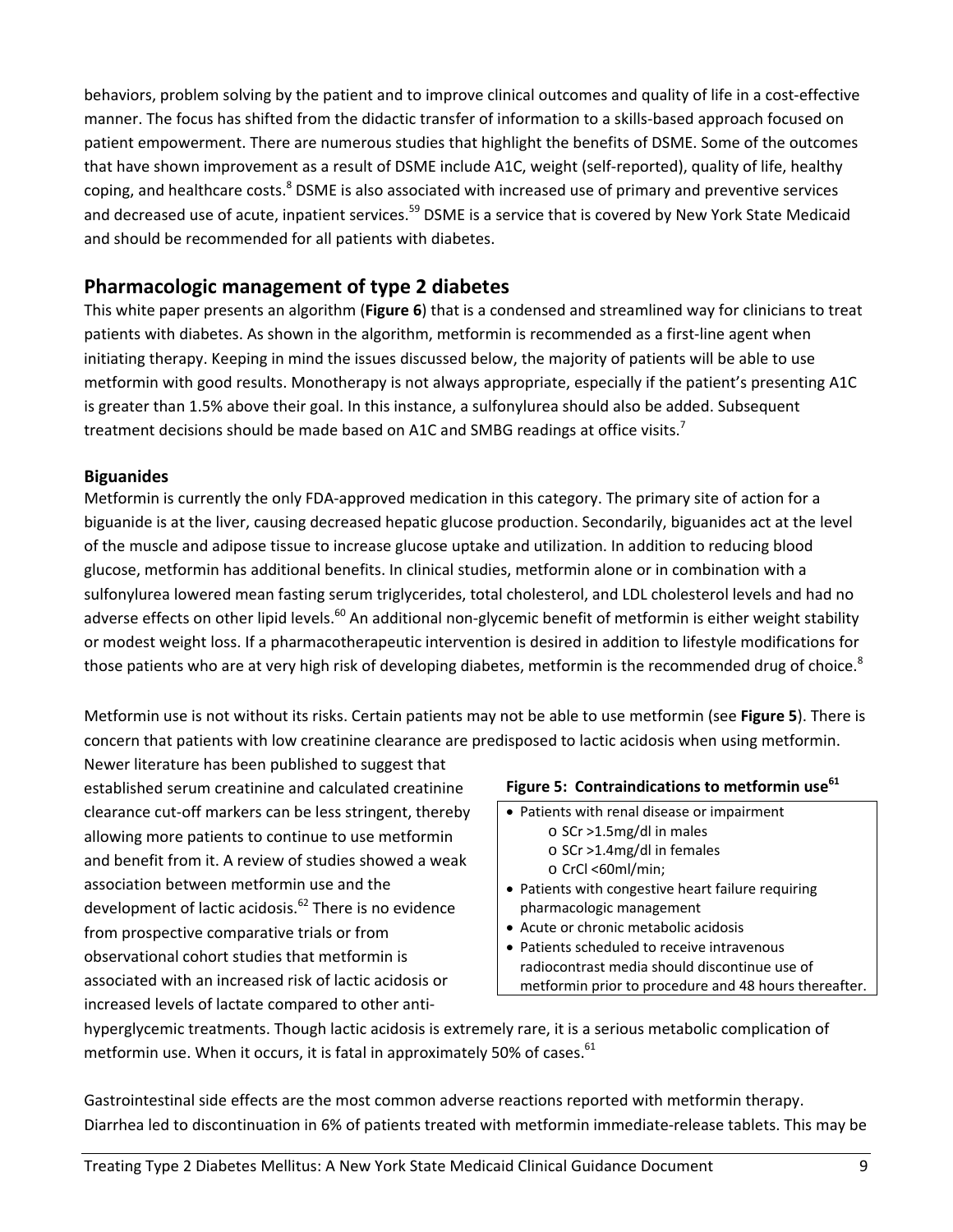**Figure 6: Suggested treatment algorithm for type 2 diabetes mellitus in adults**

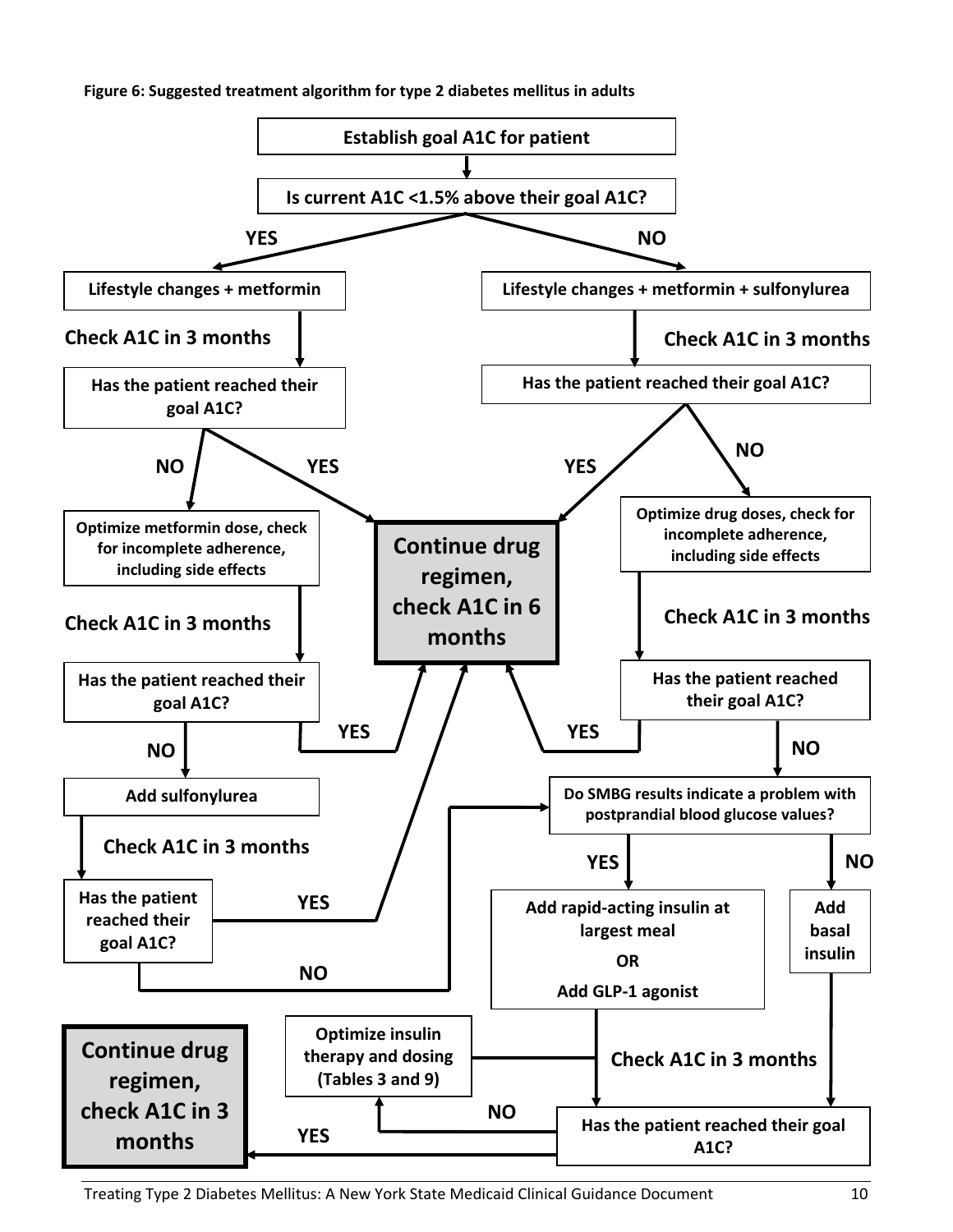minimized by dosing metformin with meals and/or slow dose titration (see **Figure 7**). Patients experiencing GI side effects with immediate‐release metformin may be able to tolerate extended‐release tablets without similar problems.<sup>63,64</sup> In addition to GI side effects, decreased vitamin B-12 absorption can occur with metformin use. In controlled clinical trials of metformin, a decrease to subnormal levels of previously normal serum vitamin B‐12

### **Figure 7: Metformin slow dosing titration schedule example**

**Week 1:** 500 mg once daily **Week 2:** 500 mg BID **Week 3:** 1000 mg AM, 500 mg PM **Week 4:** 1000 mg BID

levels without clinical manifestation was observed in approximately 7% of patients.<sup>65</sup> Such a decrease is very rarely associated with anemia and appears to be rapidly reversible with discontinuation of metformin or vitamin B‐12 supplementation. Initial and periodic monitoring of hematologic parameters (e.g., hemoglobin/hematocrit and red blood cell indices) and renal function (serum creatinine) should be performed at least on an annual basis.<sup>8,61</sup>

### **Sulfonylureas**

Sulfonylureas (SU) were the first class of orally administered drugs available to treat diabetes. SUs are considered secretagogues in that they stimulate insulin release from the beta-cells of the pancreas. SU treatment decreases plasma glucose levels but only partially corrects the insulin secretion patterns characteristic of patients with T2DM. Shapiro et al studied the effects of two months' treatment with the SU glyburide on glucose and insulin profiles of patients previously poorly controlled on diet alone. Glyburide therapy markedly decreased fasting and 24‐hour glucose levels but had almost no effect on glucose increases following meals. Therefore, this agent improved glucose control only by shifting the 24-hour profile downward.<sup>66</sup> Insulin profiles demonstrated that fasting insulin levels were changed little by glyburide treatment, while insulin increments following meals showed modest improvement. Most of the improved post-meal insulin secretion occurred in the late postprandial period.<sup>66</sup> These patterns suggest that the main effect of SUs is to improve the responsiveness of insulin secretion to basal and postprandial glucose levels. The typical response to SU therapy is a reduction in A1C by 1-2% and a reduction in FPG of 50-60 mg/dL. $^{67}$ 

Some minor differences do exist between the most commonly used SUs. Glipizide lowers blood sugar quicker than glyburide. However, glyburide is more potent than glipizide (meaning that lower doses of glyburide are generally needed compared to glipizide). Glimepiride and glipizide can be used in patients with renal dysfunction because they are metabolized in the liver to inactive metabolites and may be associated with a lower incidence of hypoglycemia. The dose of glipizide, however, should be reduced by half if the creatinine clearance (CrCl) falls below 50 mL/min. Glyburide should not be used when the CrCl is below 50mL/min. As monotherapy, glyburide has been shown to maintain glycemia for only two to three years.<sup>68</sup>

Hypoglycemia is the most common side effect associated with the use of SUs. Therefore, dose titration, close blood glucose monitoring, and hypoglycemic awareness is required when prescribing these agents. Weight gain (about five pounds) is common when SU therapy is initiated.<sup>67,69</sup>

### **Insulin**

Though manufactured outside of the human body with recombinant DNA technology, human insulin is an exact replica to what our bodies naturally produce. Analog insulins are molecularly similar to human insulin but engineered with slight differences that slow down or speed up their absorption. This provides alternative therapeutic choices.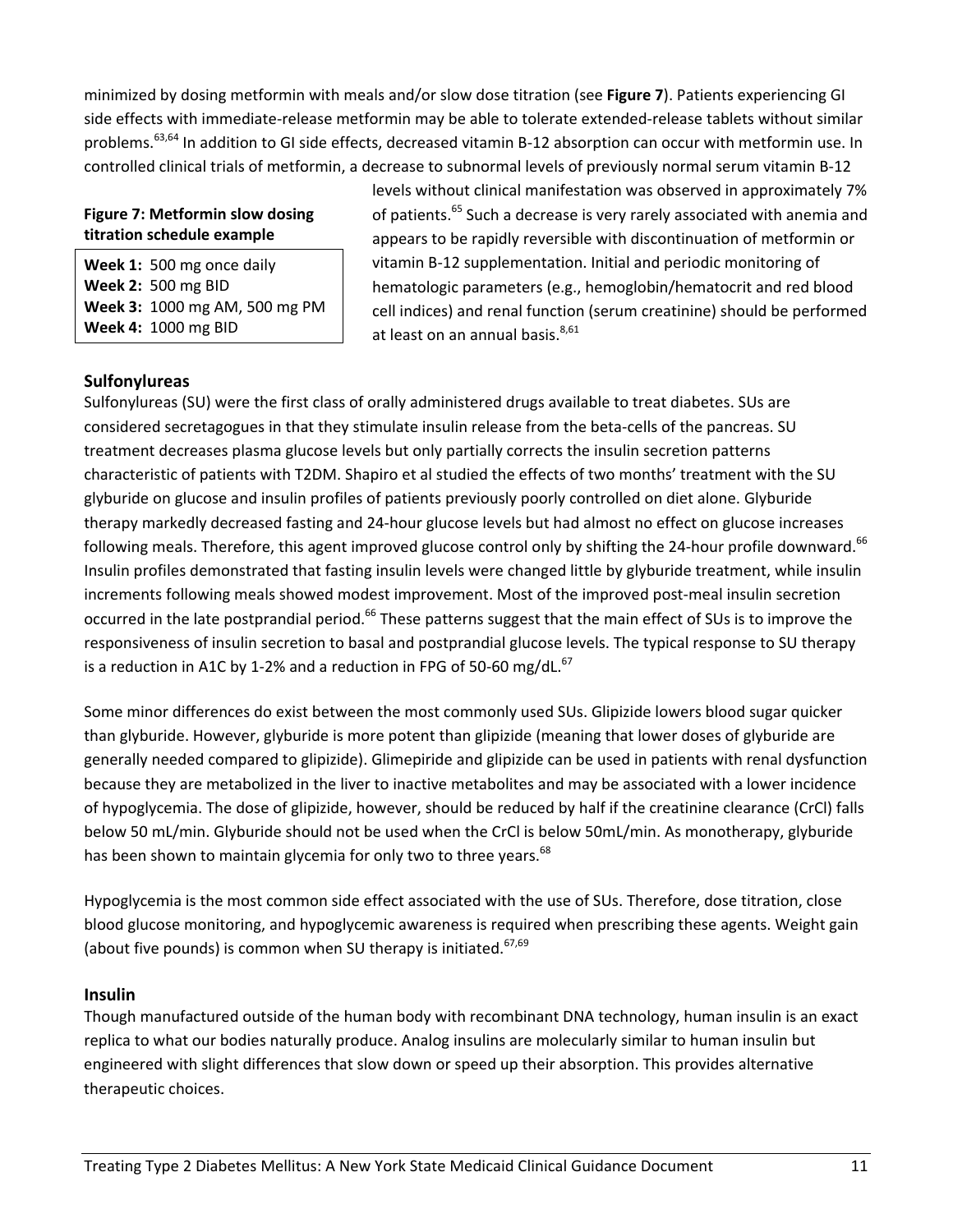**Tables 4 through 8** on the following page compare the onset, peak, and duration of action of insulin formulations after subcutaneous injection. These values are approximate since many factors can affect the pharmacokinetics of insulin.<sup>70</sup> Onset, peak, and duration of action are important factors to consider when choosing an insulin regimen because it allows the prescriber and the patient to best cover and match any hyperglycemia that may be occurring. Rapid‐acting insulin analogs (insulins lispro, aspart, and glulisine) have less variability in absorption than regular insulin.<sup>71</sup> Rapid-acting analogs may provide better postprandial glucose control and less nocturnal hypoglycemia than regular insulin, but it is unclear that these benefits translate into long-term improvements in outcome.<sup>72</sup>

Since insulin is the oldest medication available to treat diabetes, by default we have the most experience using it. This does not necessarily translate to prescriber comfort in prescribing it. Other factors considered when using insulin are patient adherence, A1C decrease needed to reach goal, and cost. Using once‐daily dosing insulin (in combination with oral anti‐diabetic therapy) can have enormous benefit in getting A1C to goal.

Consider only rapid-acting insulin when bolus insulin is warranted and long-acting insulin when basal insulin is warranted. Short-acting human insulin is not recommended for bolus therapy due to its action profile and patient preference.<sup>73,74</sup> Intermediate-acting human insulin is not recommended as basal insulin due to its action profile and variability.<sup>75</sup> If rapid-acting insulins are to be started at each meal in a patient using an SU, the SU should be discontinued.

### *Long‐acting insulins*

Comparing the clinical efficacy of insulin glargine to detemir is a bit more inconclusive than just comparing their pharmacokinetic profiles. In a study that compared these once‐daily glargine to twice‐daily detemir, it was found that little clinical difference can be seen between these two agents, although insulin glargine did have lower mean fasting plasma glucoses while having higher rates of nocturnal and major hypoglycemia.<sup>76</sup>

### *Insulin initiation and titration*

When a patient is started on basal insulin therapy (starting doses of 10 units or 0.2 units/kg), the dose should be adjusted using the patient's fasting blood glucose readings (**Table 3**). If hypoglycemia occurs, or the fasting glucose level is <70 mg/dL, reduce bedtime dose by 4 units or 10% - whichever is greater. If post-prandial insulin is warranted based on SMBG readings, then a rapid-acting insulin is recommended. Intensive therapy with both basal and post‐prandial insulin will require patient education and time management. A referral to a certified diabetes educator should be made at this time to educate the patient on carbohydrate counting. **Table 9** can be used as an aid to troubleshooting insulin dosing based on SMBG. As with oral therapy, A1C should be checked every 3 months to assess overall goal attainment.

Individualization is the key to successful insulin therapy. Some basic parameters (**Tables 3** and **9**) can be utilized,

### **Table 3: Basal insulin titration77**

| <b>Fasting blood</b> | Increase insulin |
|----------------------|------------------|
| glucose level:       | dose by:         |
| 121-140 mg/dL        | 2 units          |
| 141-160 mg/dL        | 4 units          |
| 161-180 mg/dL        | 6 units          |
| $>180$ mg/dL         | 8 units          |
|                      |                  |

Titration should stop if blood glucose drops below 70 mg/dL during the night

but no two patients will be managed the same.

From time to time it may be prudent to convert patients from one type of insulin to another. The reasons for the need to convert will vary widely, but some of the most common can be due to clinical efficacy or cost issues. **Table 10** will aid in making an insulin switch from NPH to long‐ acting or long‐acting to long‐acting.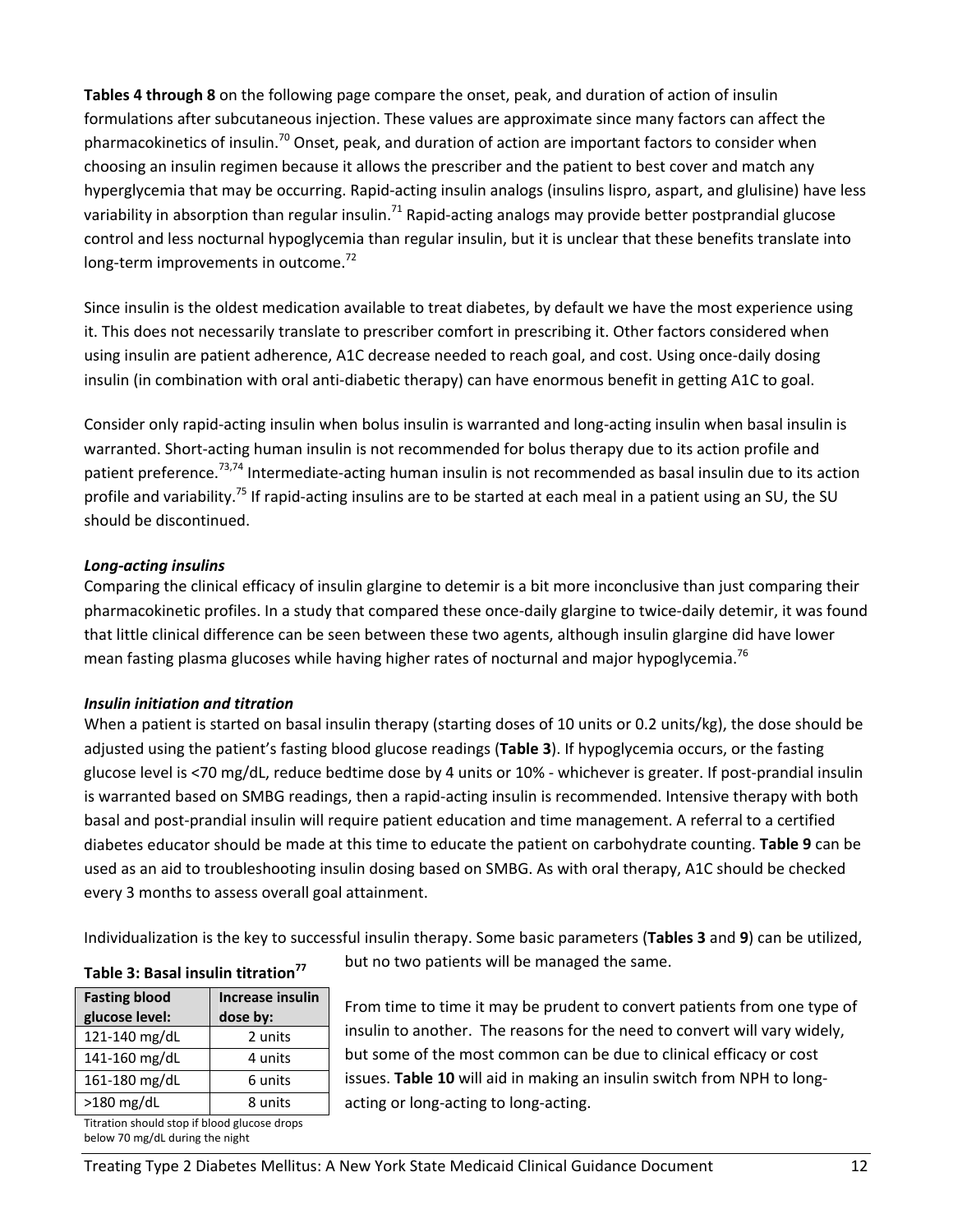### **Table 4: Rapid‐acting insulins**

|             | Insulin lispro <sup>78</sup>       | Insulin aspart <sup>79</sup> | Insulin glulisine <sup>80</sup>    |
|-------------|------------------------------------|------------------------------|------------------------------------|
| Onset       | 15 to 30 minutes                   | 10 to 20 minutes             | 10 to 15 minutes                   |
| Peak        | 30 minutes to 2.5 hours            | 40 to 50 minutes             | 1 to 1.5 hours                     |
| Duration    | 3 to 6.5 hours                     | 3 to 5 hours                 | 3 to 5 hours                       |
| Meal timing | Give within 15 minutes before or   | Give 5 to 10 minutes before  | Give within 15 minutes before or   |
|             | immediately after meals. Give pump | meals. Give pump bolus       | within 20 minutes after starting a |
|             | bolus immediately before meal.     | immediately before meal.     | meal.                              |

|          | Regular human insulin <sup>81,82</sup> |                 | <b>NPH insulin (zinc-protamine</b>     |
|----------|----------------------------------------|-----------------|----------------------------------------|
| Onset    | 30 to 60 minutes                       | Onset           | 1 to 2 hours                           |
| Peak     | 1 to 5 hours                           | Peak            | 6 to 14 hours                          |
| Duration | 6 to 10 hours                          | <b>Duration</b> | 16 to 24+ hou                          |
| Meal     | Give approximately 30 minutes          | Meal            | NPH can be given separately from       |
| timing   | before meals. Give pump bolus          | timing          | insulin. In these cases, it does not I |
|          | 20 to 30 minutes before a meal.        |                 | meals; it can be given in the morni    |

### **Table 5: Short‐acting insulins Table 6: Intermediate‐acting insulins**

|          | Regular human insulin <sup>81,82</sup> |          | NPH insulin (zinc-protamine suspension) <sup>83,84</sup>   |
|----------|----------------------------------------|----------|------------------------------------------------------------|
| Onset    | 30 to 60 minutes                       | Onset    | 1 to 2 hours                                               |
| Peak     | 1 to 5 hours                           | Peak     | 6 to 14 hours                                              |
| Duration | 6 to 10 hours                          | Duration | 16 to $24+$ hours                                          |
| Meal     | Give approximately 30 minutes          | Meal     | NPH can be given separately from rapid- or short-acting    |
| timing   | before meals. Give pump bolus          | timing   | insulin. In these cases, it does not have to be given with |
|          | 20 to 30 minutes before a meal.        |          | meals; it can be given in the morning and/or at bedtime.   |

### **Table 7: Long‐acting insulins**

|             | Insulin glargine <sup>85</sup> | Insulin detemir <sup>86</sup>                                            |
|-------------|--------------------------------|--------------------------------------------------------------------------|
| Onset       | 1.1 hours                      | 0.8 to 2 hours (dose-dependent)                                          |
| Peak        | No significant peak            | Relatively flat; 4 to 14 hours                                           |
| Duration    | 24 hours                       | Dose-dependent: 12 hours for 0.2 units/kg, 20 hours for 0.4 units/kg, up |
|             |                                | to 24 hours. Binds to albumin.                                           |
| Meal timing | Not applicable                 | Evening dose can be given at dinner or bedtime. In twice-daily           |
|             |                                | regimens, it can also be given 12 hours after the morning dose.          |

### **Table 8: Insulin premixtures**

|                      | 70% NPH/30% regular <sup>87,88</sup>        |                            | 50% NPH/50%           | 75% insulin lispro<br>protamine/25%   | 70% insulin aspart<br>protamine/30% |
|----------------------|---------------------------------------------|----------------------------|-----------------------|---------------------------------------|-------------------------------------|
|                      | Humulin <sup>®</sup> brand                  | Novolin <sup>®</sup> brand | regular <sup>89</sup> | insulin lispro <sup>90</sup>          | insulin aspart <sup>91</sup>        |
| Onset                |                                             | 30 to 60 minutes           |                       |                                       | Faster than 30 minutes              |
| Peak (mean)          | 4.4 hours                                   | 2 to 12 hours              | 3.3 hours             | 2.6 hours                             | 2.4 hours                           |
| Peak (range)         | 1.5 to 16 hours                             |                            | 2 to 5.5 hours        | 1 to 6.5 hours                        | 1 to 4 hours                        |
| Duration (effective) | 10 to 16 hours                              |                            |                       | Up to 24 hours                        | 15 to 18 hours                      |
| Duration (maximum)   |                                             | 18 to 24 hours             |                       |                                       | Up to 24 hours                      |
| Meal timing          | Give approximately 30 minutes before meals. |                            |                       | Give within 15 minutes of a meal.     |                                     |
|                      | Individualize based on blood glucose.       |                            |                       | Individualize based on blood glucose. |                                     |

### **Glucagon‐like peptide‐1 agonists**

GLP-1 agonists are also known as incretin mimetics. Incretins are peptide hormones secreted by cells in the gastrointestinal tract. The two major incretins that affect blood glucose metabolism are GLP‐1 and glucose‐ dependent insulinotropic polypeptide (GIP). They are normally secreted into the circulation in response to food intake in an effort to regulate glucose homeostasis.

T2DM is associated with GLP‐1 deficiency. In normal individuals, GLP‐1 binds to receptors to stimulate release of insulin from the pancreas only in the presence of elevated glucose (mealtime). GLP‐1 agonists bind to incretin receptor sites, resulting in increases in glucose‐dependent secretion of insulin by pancreatic beta cells. Incretin mimetics also reduce glucagon secretion and food intake and slow gastric emptying. As a patient's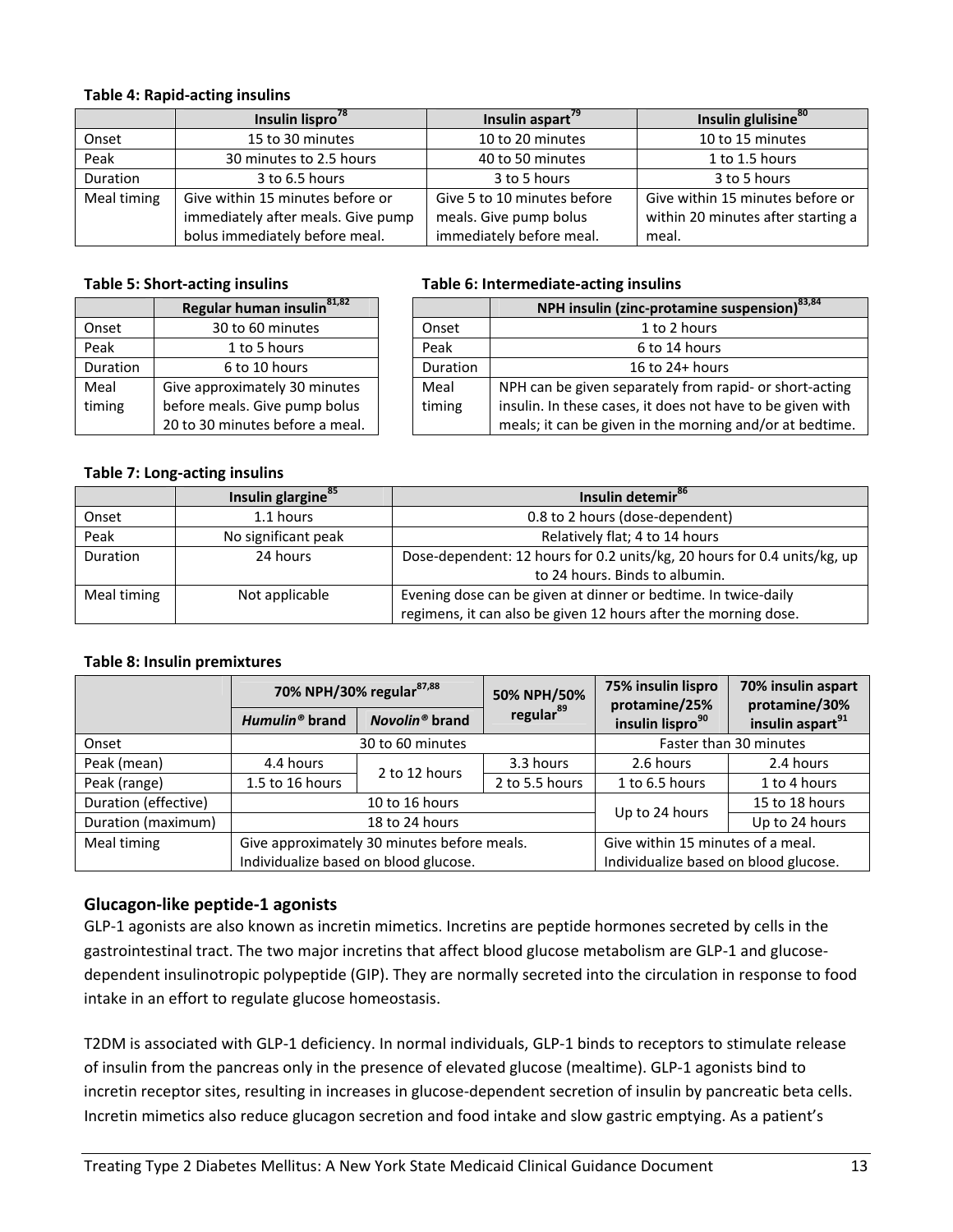blood sugar normalizes, insulin release slows. Thus, hypoglycemia is possible with GLP‐1 agonists, but is not overly common.

Exenatide is the oldest product in this category, gaining FDA approval in 2005. A second agent in the category, liraglutide, was released to market in early 2010. Both agents are injectable, however exenatide requires twice‐ daily dosing while liraglutide is once-daily. The most common side effects include GI upset which tends to diminish over time. Weight loss can also be seen with these agents.

| Problem        | Cause                                                                      | <b>Solution</b>                                            |
|----------------|----------------------------------------------------------------------------|------------------------------------------------------------|
| Fasting        | Not enough basal insulin at bedtime OR                                     | Check 3 a.m. blood sugar. If high, increase bedtime basal  |
| hyperglycemia  | Too much basal insulin at bedtime (rebound<br>from overnight hypoglycemia) | insulin. If low, decrease basal insulin at bedtime.        |
| Pre-lunch      | Not enough rapid-acting insulin at breakfast OR                            | Increase amount of rapid-acting insulin at breakfast -     |
| hyperglycemia  | Not enough morning NPH                                                     | adjust correction dose or the insulin-to-carbohydrate      |
|                |                                                                            | ratio OR                                                   |
|                |                                                                            | Increase morning NPH.                                      |
| Pre-supper     | Not enough rapid-acting insulin at lunch OR                                | Increase amount of rapid-acting insulin at lunch – adjust  |
| hyperglycemia  | Not enough morning NPH                                                     | correction dose or the insulin-to-carbohydrate ratio OR    |
|                |                                                                            | Increase morning NPH.                                      |
| <b>Bedtime</b> | Not enough rapid-acting insulin at supper                                  | Increase amount of rapid-acting insulin at supper - adjust |
| hyperglycemia  |                                                                            | correction dose or the insulin-to-carbohydrate ratio.      |
| Fasting or     | Too much basal insulin at bedtime                                          | Decrease bedtime NPH or basal insulin.                     |
| nocturnal      |                                                                            |                                                            |
| hypoglycemia   |                                                                            |                                                            |
| Pre-lunch      | Too much rapid-acting insulin at breakfast OR                              | Decrease amount of rapid-acting insulin at breakfast OR    |
| hypoglycemia   | Too much morning NPH                                                       | Decrease morning NPH                                       |
| Pre-supper or  | Too much rapid-acting insulin at lunch or                                  | Decrease amount of rapid-acting insulin at lunch or        |
| bedtime        | supper                                                                     | supper                                                     |
| hypoglycemia   |                                                                            |                                                            |

### **Table 9: General approaches to adjusting insulin dose<sup>77</sup>**

### **Table 10: Tips for insulin conversion**

| <b>NPH</b> to insulin detemir          | Convert unit-per-unit. <sup>86</sup><br>$\bullet$<br>Some patients on basal-bolus insulin may require more detemir than NPH. <sup>86</sup><br>Give detemir once daily, or divided twice daily if necessary for control. <sup>86</sup><br>٠<br>Do not mix detemir with other insulins. <sup>86</sup><br>$\bullet$ |
|----------------------------------------|------------------------------------------------------------------------------------------------------------------------------------------------------------------------------------------------------------------------------------------------------------------------------------------------------------------|
| NPH to insulin glargine                | NPH once daily: convert unit-per-unit and give once daily. <sup>85</sup><br>٠<br>If hypoglycemia is present, reduce dose by 20%.<br>$\circ$<br>NPH twice daily: reduce daily dose by 20% and give once daily. 85<br>٠<br>Do not mix glargine with other insulins. <sup>85</sup><br>$\bullet$                     |
| Insulin detemir to<br>insulin glargine | Convert unit-per-unit. <sup>92,93</sup><br>$\bullet$<br>Give once daily, or divided twice daily if necessary for control. <sup>94</sup><br>٠<br>A lower daily dose may be needed. <sup>95</sup><br>Do not mix glargine with other insulins. <sup>85</sup>                                                        |
| Insulin glargine to<br>insulin detemir | Convert unit-per-unit. 86,92,93<br>$\bullet$<br>Give once daily, or divided twice daily if necessary for control. <sup>86</sup><br>٠<br>A higher daily dose may be needed, especially if divided twice daily. <sup>95</sup><br>Do not mix detemir with other insulins. <sup>86</sup><br>٠                        |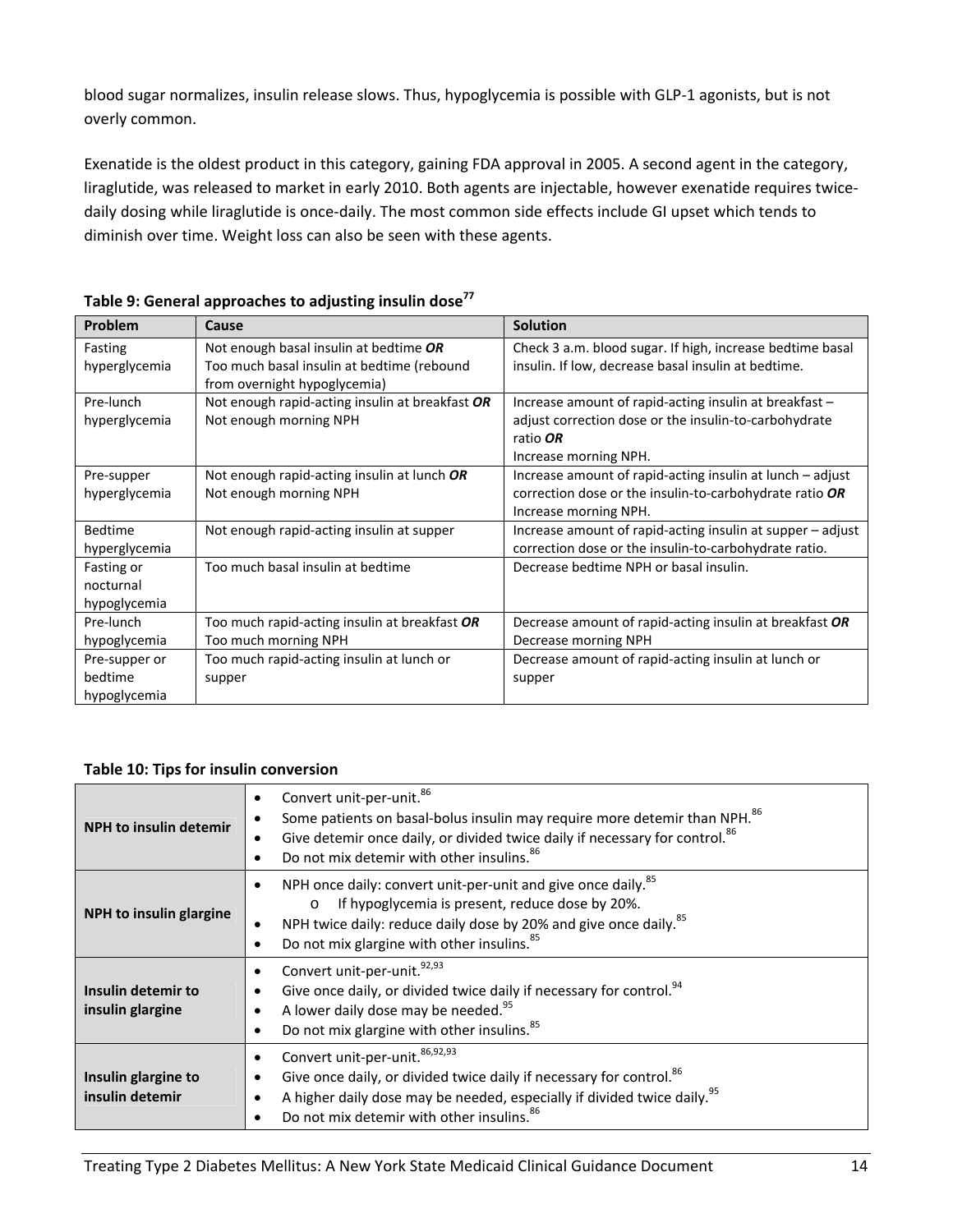### **Other medications**

There are several other classes of medications that are available for the treatment of T2DM. These medications are considered as second-line agents, to be used if the above treatments are contraindicated or not welltolerated.

### *Meglitinides*

Meglitinides are indicated as an adjunct to diet and exercise to lower blood glucose in patients with T2DM. In addition, they are also indicated for use in combination therapy with metformin and thiazolidinediones (TZD). Meglitinides stimulate insulin release from pancreatic beta cells. The extent of insulin release appears to be glucose‐dependent with an increase in insulin secretion during episodes of hyperglycemia and diminishing insulin secretion at lower glucose levels. The drugs in this class are unique because they are relatively short‐ acting. Thus, they are used to target post‐meal glucose spikes by reducing prandial glucose elevations.

Repaglinide may be taken two to four times a day and should have the dose slowly increased over time, while nateglinide is typically taken three times a day with each main meal and needs no dose adjustment. To reduce the risk for low blood sugar, meglitinides are to be taken up to 30 minutes before meals, and those who skip meals should also skip their scheduled dose of the drug.

Based on pharmacokinetic profiles, nateglinide has a quicker onset lowering blood glucose levels after meals than repaglinide; however, the clinical implications of this are unknown. Meglitinides may be advantageous in individuals who have sporadic meal schedules or who do not eat regular, full meals, since the dose may be omitted if a meal is skipped. Since meglitinides and SUs both stimulate pancreatic beta cells to produce insulin, patients having a poor response to SU therapy are not likely to respond if a meglitinide is added. However, if a patient is experiencing hypoglycemia with an SU, then a switch to a meglitinide may be warranted.<sup>67,96</sup>

### *Alpha‐glucosidase inhibitors*

Acarbose and miglitol are the only available alpha‐glucosidase inhibitors (AGI). Miglitol is only indicated to be used in combination with an SU, while acarbose can be used with SUs, metformin, and insulin. Both AGIs appear to be similar in their ability to lower blood glucose levels after meals (50‐60 mg/dL).

In contrast to SUs and meglitinides, AGIs exert their antihyperglycemic effect from a reversible inhibition of membrane‐bound intestinal alpha‐glucoside hydrolase enzymes. In addition, acarbose also reversibly inhibits pancreatic alpha‐amylase. Membrane‐bound intestinal alpha‐glucosidases hydrolyze oligosaccharides and disaccharides to glucose and other monosaccharides in the brush border of the small intestine. Both acarbose and miglitol cause a delay in glucose absorption and therefore lower postprandial hyperglycemia. AGIs are taken three times daily with the start of each main meal. Both acarbose and miglitol are typically started at the lowest possible dose and titration should be individualized based on effectiveness and tolerance of adverse events. Dose increases should be slow in order to minimize side effects. Upwards of 25‐45% of patients discontinue use of these agents due to GI side effects including flatulence and stomach upset.<sup>67,97</sup> Low blood sugar should be treated with glucose if hypoglycemia occurs while a patient is using an AGI, as more complex carbohydrates will not be absorbed.

### *Thiazolidinediones*

TZDs make up a unique class of drugs that act primarily by increasing insulin sensitivity of the skeletal muscle and adipose tissue. Secondarily they work to decrease hepatic glucose production. The ability of these drugs to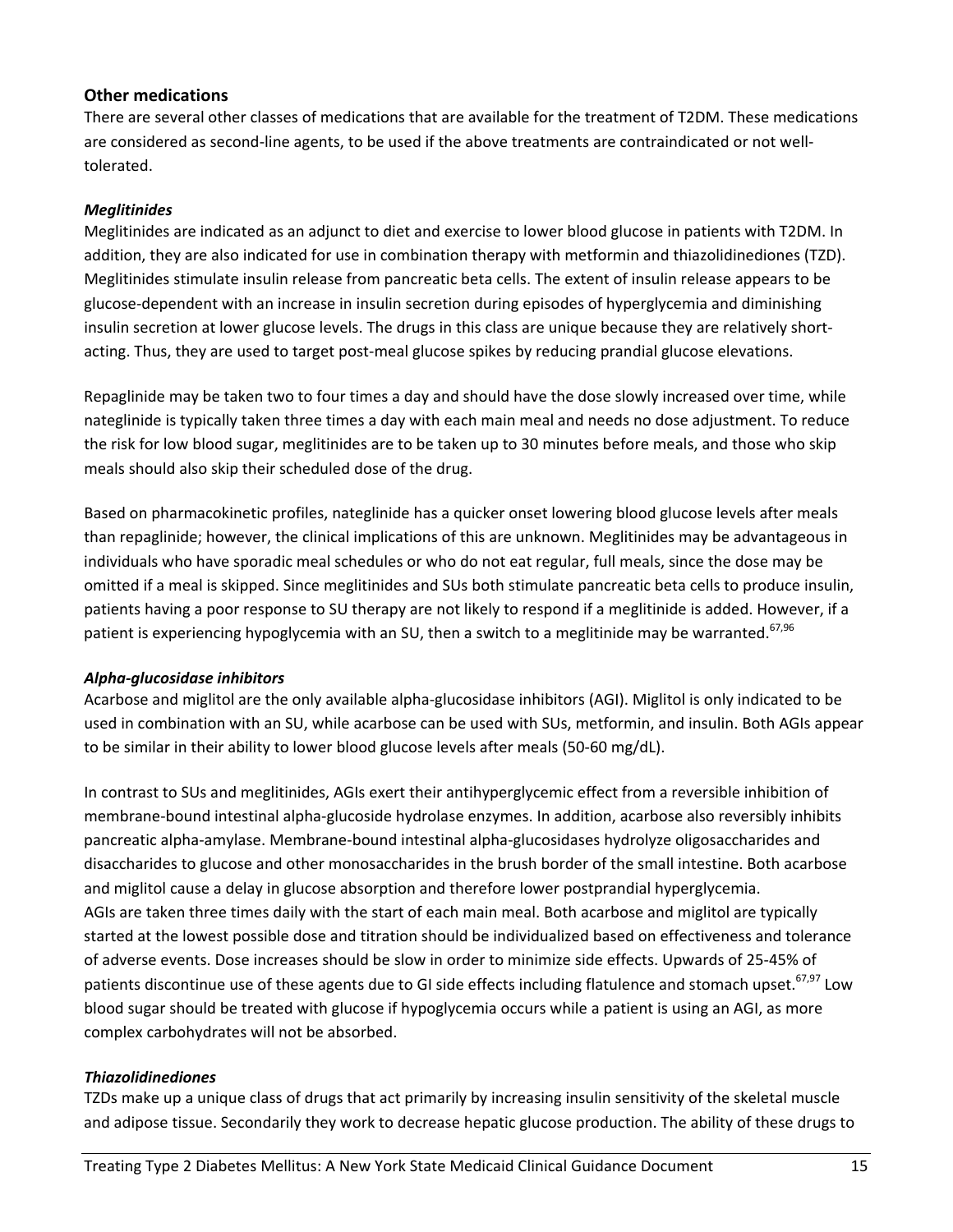lower blood glucose is dependent on the presence of insulin. When using a TZD, it may take two weeks to see a reduction in blood glucose and two to three months to see full effect.<sup>98,99</sup> Pioglitazone and rosiglitazone are the only two TZDs marketed in the United States.

TZD treatment may also have effects on lipid parameters. Rosiglitazone as monotherapy was associated with increases in total cholesterol, LDL, and HDL and a decrease in free fatty acids. The change in triglycerides during therapy with rosiglitazone was variable and generally not statistically different from placebo.<sup>67,98</sup> In studies, patients treated with pioglitazone had mean decreases in triglycerides, mean increases in HDL cholesterol, and no consistent mean changes in LDL and total cholesterol.<sup>67,99</sup>

When used alone or in combination with any other antidiabetic agent (including insulin), TZDs can cause fluid retention, which can lead to or exacerbate heart failure. Post-marketing cases of heart failure have been reported in patients both with and without previously known heart disease using pioglitazone or rosiglitazone. Patients with New York Heart Association (NYHA) class III and IV cardiac status were not studied during pre‐ approval clinical trials. For these reasons, TZDs should not be prescribed for heart failure patients.<sup>98,99</sup> Patients should be monitored for signs and symptoms of heart failure, and the TZD should be discontinued if any deterioration in cardiac status occurs. In addition to weight gain caused by fluid retention, TZDs can also cause weight gain via increases in subcutaneous adipose tissue.

In the summer of 2010, an FDA Advisory Panel reviewed the use of rosiglitazone (*Avandia®*) and whether it should be removed from market. The FDA permitted that the drug be allowed to remain available if the following actions were taken: (1) develop a restricted access program under a Risk Evaluation and Mitigation Strategy (REMS); (2) document in the patients' medical record that complete risk information was provided; (3) documentation by the health care provider that the patient either currently uses rosiglitazone or they want to start using it instead of pioglitazone; (4) the physician, pharmacist and patient will need to be enrolled in the restricted access program.<sup>100</sup> In addition to aforementioned restrictions, pharmacists are still required to provide patients with a medication guide with every rosiglitazone prescription. Pioglitazone does not have to comply with a restricted access program but a medication guide is required to be dispensed with the drug. Combination products containing rosiglitazone require the same oversight and reporting as the stand‐alone drug.

### *Dipeptidyl peptidase‐4 (DPP‐4) inhibitors*

GLP-1 and GIP are rapidly degraded by the enzyme dipeptidyl peptidase-4 (DPP-4). Agents in this class inhibit the DPP-4 enzyme, thereby allowing GLP-1 and GIP to circulate freely. The potential for this class of drugs to interfere with the immune response is of concern as upper respiratory tract infections have been reported with their use.

### *Amylin analogs*

Pramlintide is a synthetic analog of amylin. Amylin is a hormone that is normally secreted at the same time as insulin. Since amylin concentrations would be directly affected based on how much insulin was being produced, one can conclude that a T1DM patient would have no naturally occurring amylin and T2DM patients would have diminished levels. Pramlintide does require multiple daily pre‐meal injections. Gastrointestinal upset and hypoglycemia are its major side effects. Currently, it has FDA approval for use only in combination with insulin in either a T1DM or T2DM patient.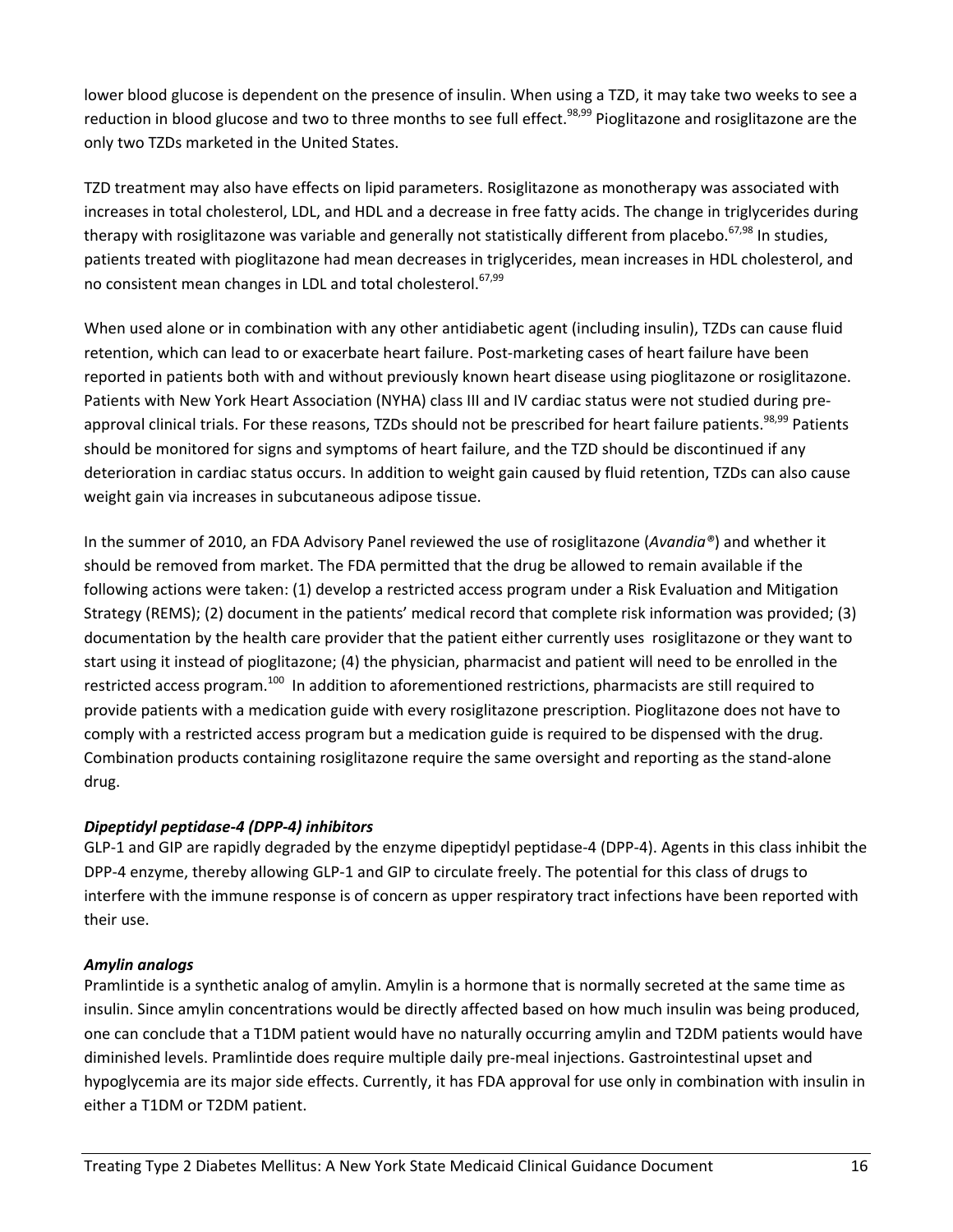| <b>Intervention</b> | <b>Expected A1C</b> | <b>Advantages</b>      | <b>Disadvantages</b>                               |
|---------------------|---------------------|------------------------|----------------------------------------------------|
|                     | decrease as         |                        |                                                    |
|                     | monotherapy (%)     |                        |                                                    |
| Lifestyle           | $1.0 - 2.0$         | <b>Broad benefits</b>  | Insufficient for most within first year            |
| management/MNT      |                     |                        |                                                    |
| Metformin           | $1.0 - 2.0$         | Weight neutral/modest  | GI side effects; contraindicated with renal        |
|                     |                     | weight loss            | insufficiency                                      |
| Sulfonylureas       | $1.0 - 2.0$         | Rapidly effective      | Weight gain; hypoglycemia                          |
| Insulin             | >1.5                | No dose limit          | Multiple injections; weight gain; hypoglycemia;    |
|                     |                     |                        | analogs are expensive                              |
| GLP-1 agonists      | $0.5 - 1.0$         | Weight loss            | Multiple daily injections (exenatide); GI side     |
|                     |                     |                        | effects; expensive                                 |
| Meglitinides        | $0.5 - 1.5$         | Rapidly effective      | Weight gain; multiple daily dosing; expensive      |
| <b>AGIS</b>         | $0.5 - 0.8$         | Weight neutral         | GI side effects; multiple daily dosing; expensive  |
| <b>TZDs</b>         | $0.5 - 1.4$         | Improved lipid profile | Fluid retention; CHF; weight gain; bone fractures; |
|                     |                     |                        | MI (rosiglitazone)                                 |
| DPP-4 inhibitors    | $0.5 - 0.8$         | Weight neutral         | Expensive                                          |

**Table 11: Expected A1C decrease of various interventions67,101**

### **Treatment of diabetes in children and adolescents**

The pathophysiology of T2DM in children and adolescents appears to be similar to the pathophysiology of T2DM in adults. Therefore, it is a reasonable assumption that pharmacotherapy used for adults with diabetes would also be effective in children with diabetes. Other than insulin and immediate‐release metformin, however, no other diabetes medication is FDA‐approved for use in children, which means that little efficacy and safety data are available.

Treatment goals for children with diabetes are not entirely clear. The ADA does not give specific treatment targets, but rather states that patients should achieve blood glucose and A1C levels as close to normal as possible.<sup>13</sup> When targets are set for near-normal values, there is an inherent risk of hypoglycemia. This risk must be balanced against the benefit of reduction of complication risk. Targets must be individualized patient to patient.

The clinical status of the child at the time of diagnosis may be used to guide initial therapy.<sup>13</sup> In children who are ill at diagnosis, such as those presenting with dehydration or ketosis and/or acidosis, insulin is a reasonable first choice for therapy. In children who are not ill (or who are less ill) at diagnosis, diet, exercise, and an oral agent are appropriate therapy. Additionally, a practitioner may choose to withhold oral therapy for three to six months while a child implements MNT.

When blood glucose goals are not met with diet and exercise alone, treatment with an oral agent is indicated. Metformin is considered the first-line agent for children with T2DM and may be used at normal adult dosages.<sup>13</sup> Because metformin may also normalize ovulatory function in girls and young women with polycystic ovary syndrome, the risk of unplanned pregnancy increases, and counseling should be a part of the treatment for all girls and women of childbearing age taking metformin. Side effects of and contraindications to metformin therapy are similar in children as in adults.

If blood glucose goals are not met with metformin monotherapy, an SU may be added, starting at low doses.<sup>13</sup> A meglitinide would have an effect similar to an SU, but its quick onset and shorter duration of action may be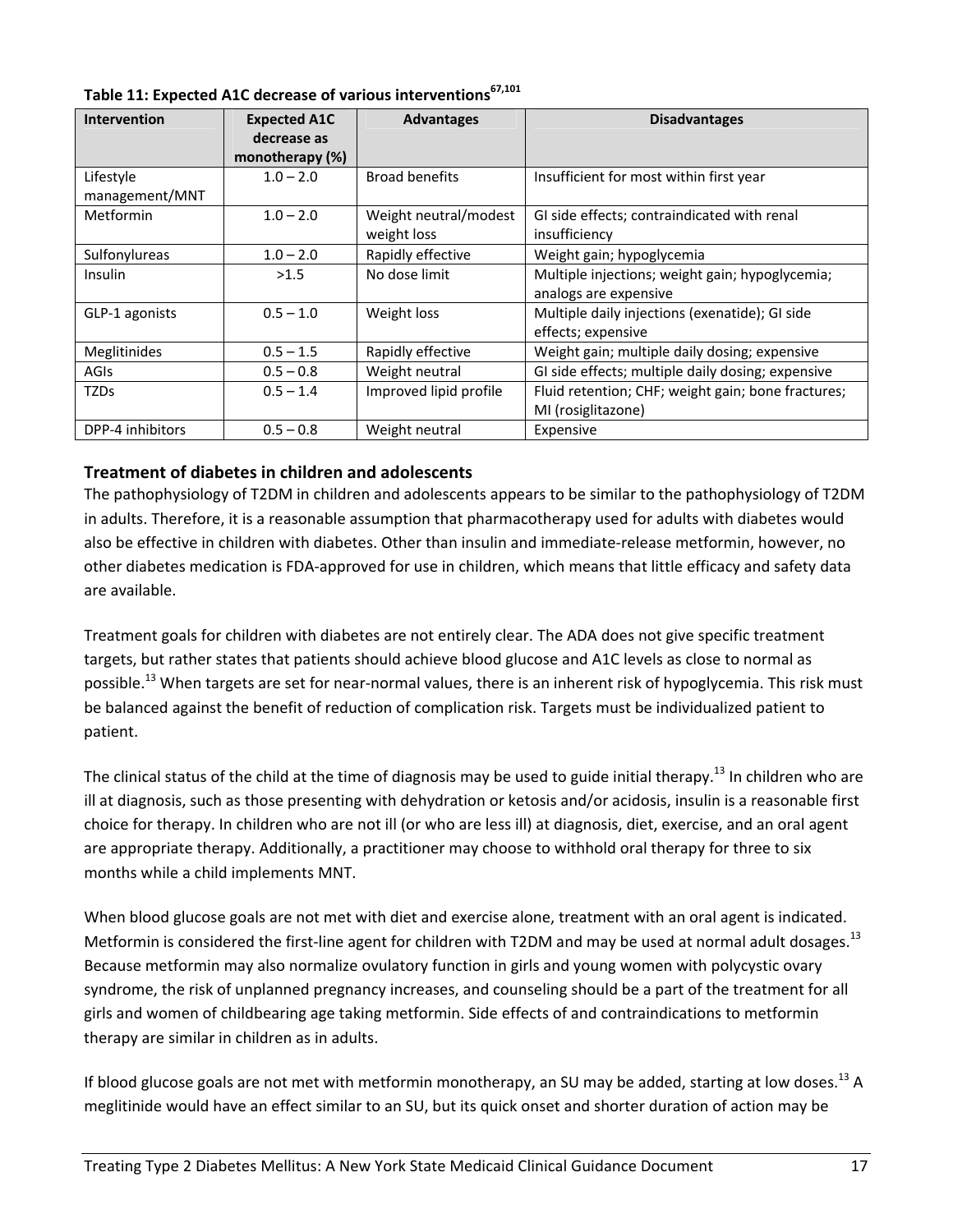preferable in children with irregular eating schedules. As in adults, children should be educated about hypoglycemia recognition and management when using either an SU or a meglitinide.

In children who present with very elevated blood glucose levels or present with severe symptoms and/or ketosis, initiation of therapy with insulin is recommended.<sup>13</sup> The regimen may consist of once-daily insulin, a twice‐daily insulin regimen, or an intensive basal‐bolus regimen, depending on the needs of the patient. Once glucose control is attained, reduction or discontinuation of insulin and addition of metformin is an option. In children presenting with very high blood glucose levels, monitoring for urine ketones during initiation of therapy may be helpful in identifying patients who may actually have T1DM.

# **Co‐morbidity considerations**

### **Hypertension management**

Hypertension is a condition that often coincides with diabetes and increases the risk of CVD which is the major cause of morbidity and mortality for patients.<sup>8</sup> Controlling hypertension has been shown to reduce the progression of CVD in patients with diabetes and also reduces the risk of microvascular complications such as retinopathy, nephropathy, and neuropathy.<sup>102</sup>

There are observational data to show increases in cardiovascular and all‐cause mortality as SBPs rise incrementally above 140 mmHg. Most existing guidelines used expert opinion to conclude that patients with T2DM should be treated to lower blood pressure levels (<130/80 mmHg) than patients without diabetes. According to NHANES 1999‐2000 data, only 35.8% of T2DM patients met blood pressure goals of below 130/80 mmHg.<sup>103</sup> A less-stringent systolic blood pressure (SBP) goal (<140 mmHg) could be reasonable for T2DM patients with very high blood pressures, as this would reduce the number of medications a patient will need to lower their SBP to goal. In theory, this should reduce side effects, simplify the antihypertensive regimen, and reduce cost to the patient. At this time, we continue to support the expert opinion‐based target of <130/80 mmHg pending the availability of new data or strong rationale and consensus from the Joint National Committee on Prevention, Detection, Evaluation, and Treatment of High Blood Pressure.

| <b>Blood pressure goal</b>            | $\bullet$ <130/80 mmHg if achievable with 3 or fewer medications<br>• < 140/90 mmHg otherwise                                                                               |  |
|---------------------------------------|-----------------------------------------------------------------------------------------------------------------------------------------------------------------------------|--|
| <b>Blood pressure pharmacotherapy</b> | ACE inhibitor or ARB<br>٠<br>Add diuretic if needed:<br>$\circ$ GFR $\geq$ 30 mL/min: thiazide-type diuretic<br>GFR <30 mL/min: loop diuretic<br>$\circ$                    |  |
| LDL-C goal <sup>104</sup>             | • $<$ 100 mg/dL $-OR-$<br><70 mg/dL if patient has coronary artery disease -OR-<br>$\bullet$<br>30-40% decrease from baseline if <100 mg/dL cannot be achieved<br>$\bullet$ |  |
| <b>HDL-C</b> goal                     | • >40 mg/dL for men<br>• > 50 mg/dL for women                                                                                                                               |  |
| <b>TG</b> goal                        | $<$ 150 mg/dL<br>$\bullet$                                                                                                                                                  |  |
| Lipid pharmacotherapy                 | Statins to achieve LDL goal<br>Fibric acid derivatives if TG >400 mg/dL and HDL <35 mg/dL<br>Niacin to increase HDL                                                         |  |

### **Table** 12: **Hypertension** and lipid goals/management for T2DM patients<sup>8</sup>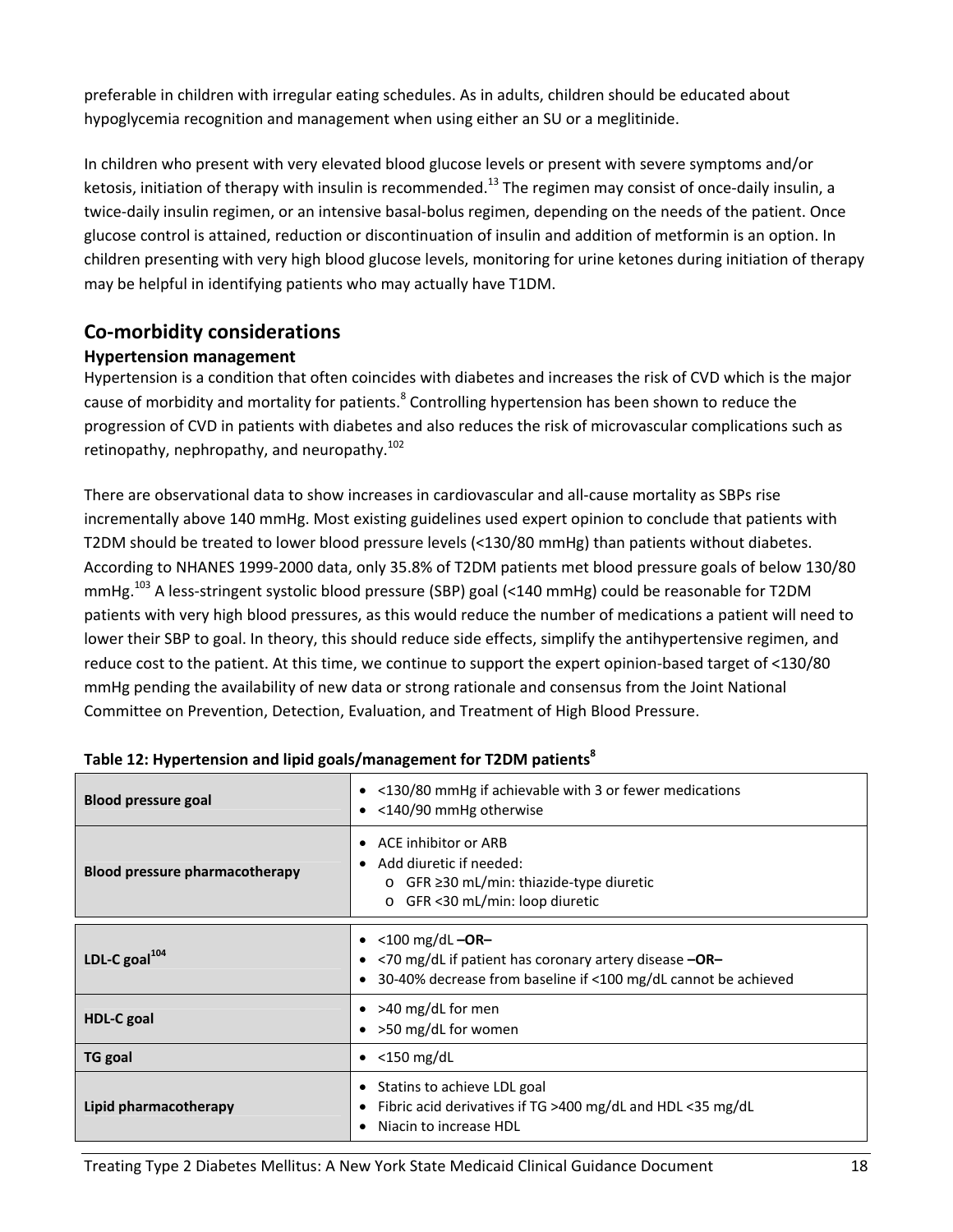Blood pressure should be measured at every routine diabetes visit. Lifestyle management including exercise, weight loss (if overweight), and the Dietary Approaches to Stop Hypertension (DASH) diet, should be instituted in all hypertensive patients regardless of pharmacological management.<sup>8,105,106</sup> Sodium intake should be <1,500 mg/day for those with hypertension, those middle aged or older, or black patients. For all other patients, sodium intake should be <2,300 mg/day. Lower sodium diets potentiate antihypertensive treatment.<sup>107,108</sup> Antihypertensive agents that regulate the renin‐angiotensin system, especially ACE inhibitors and ARBs, have been shown to benefit patients with both hypertension and diabetes due to their renal protective functions.<sup>102</sup>

### *Recent trial data*

The blood pressure arm of the ACCORD trial tested whether or not more intensive lowering of blood pressure resulted in decreased macrovascular endpoints.<sup>109</sup> Mean SBPs were 119.3 mmHg in the intensive-treatment group and 133.5 mmHg in the standard-treatment group. The difference between groups in the primary outcome (the composite of nonfatal MI, nonfatal stroke, and cardiovascular mortality) was not significant.

A retrospective look at the INVEST study suggests that aiming for an SBP below 140 mmHg may be just as effective as a goal below 130 mmHg.<sup>110</sup> Data presented at the 59<sup>th</sup> Annual Scientific Session of the American College of Cardiology showed that patients with T2DM and coronary artery disease seemed to have no difference in cardiovascular events or death whether they had SBPs below 130 mmHg or within 130-139 mmHg.

### **Dyslipidemia management**

T2DM patients have a higher prevalence of dyslipidemia, which increases the risk of developing CVD.<sup>102</sup> Patients with diabetes should have their fasting lipid profile measured at least annually.<sup>8</sup> Lifestyle modifications focusing on reducing saturated fat, trans fat, and cholesterol intake should be instituted in all patients with diabetes regardless of fasting lipid profile. Pharmacological management should begin with getting LDL‐C to goal (see **Table 12**).<sup>8</sup> This can be efficiently accomplished with the use of statin drugs (e.g. atorvastatin, lovastatin).

Statin therapy should be started in most patients regardless of baseline lipid levels if the patient has either overt CVD or does not have overt CVD, but is greater than 40 years old and has at least one or more CVD risk factors.<sup>8</sup> Fibrates are likely ineffective for prevention of cardiovascular morbidity or mortality, and should be used only if a patient's triglyceride level is very high (>400 mg/dL) and HDL is very low (<35 mg/dL).

### *Recent trial data*

An arm of the ACCORD trial tested whether or not fenofibrate would be of benefit in reducing cardiovascular morbidity and mortality in T2DM patients.<sup>111</sup> Fenofibrate or a placebo was added to open-label simvastatin. There was no difference between groups in the occurrence of the primary outcome (first occurrence of cardiovascular mortality, nonfatal MI, or nonfatal stroke). In a retrospective analysis of the data, the authors found only the trend of a benefit for fenofibrate in a subgroup of patients with low HDL and high triglycerides.

### **Antiplatelet therapy**

### *Primary prevention*

Low‐dose aspirin (LDA) therapy (81 mg daily) can be considered as primary prevention in patients with diabetes that have a >10% 10-year cardiovascular risk,<sup>8</sup> although there is a growing body of evidence to suggest adding LDA does not reduce cardiovascular events in most subsets of patients with T2DM.<sup>112,113</sup> There is insufficient evidence to use aspirin therapy in low-risk patients (those not conforming to the criteria outlined above).<sup>8</sup>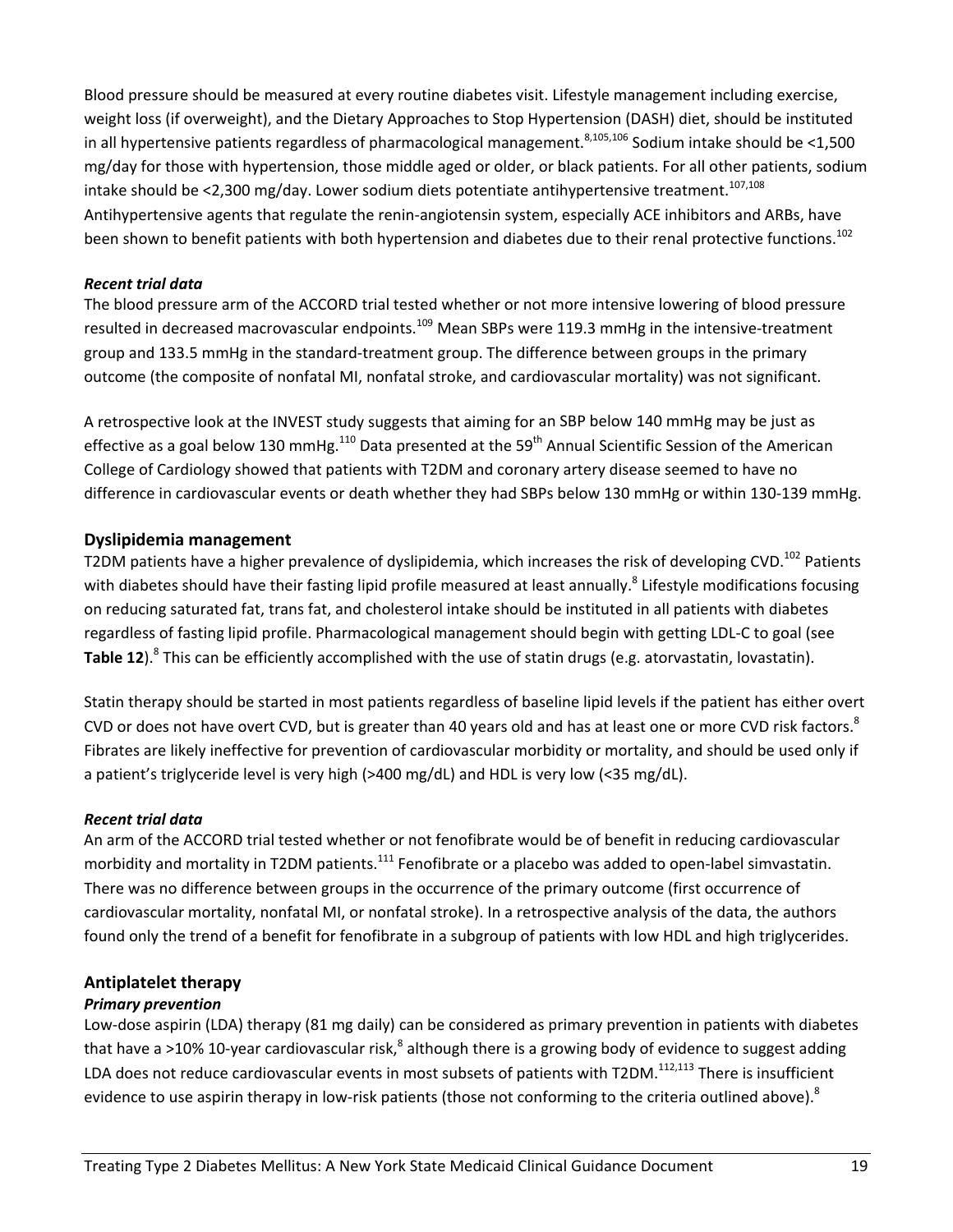### *Secondary prevention*

LDA should be used in patients with a history of CVD.<sup>8</sup> If a patient requires antiplatelet therapy but cannot take aspirin due to a documented allergy, clopidogrel 75 mg per day should be used. Concomitant use of aspirin and clopidogrel is reasonable for up to one year status‐post acute coronary syndrome.

# **Glycemic control monitoring**

# **Hemoglobin A1C (A1C) testing**

Hemoglobin A1C, the three-month average of blood glucose values, is the gold standard for monitoring glycemic control in patients with T2DM. A1C testing should be performed in T2DM patients who have achieved their individualized goal twice yearly, and in T2DM patients who have not achieved their individualized goal every three months.

In the black population as a whole, A1C can run 0.2-0.3 percentage points higher than in the white population.<sup>114</sup> The mechanism by which this occurs is unknown. Though this information may be considered when treating and screening patients, a difference in A1C of 0.3% is negligible and should not change treatment approaches.

### **Self‐monitoring blood glucose (SMBG)**

While the ADA advocates SMBG for all patients who use insulin, there has been some controversy in the literature about the usefulness of SMBG in T2DM patients who are not using insulin. Two studies have found that neither occasional SMBG nor more intensive SMBG is any different from not self-monitoring at all in lowering A1C levels.<sup>115,116</sup> A meta-analysis by Welschen et al. found similar A1C decreases (~0.4%) as one of the two trials that did not show a significant difference between monitoring groups, but this difference was reported as statistically significant.<sup>117</sup> In addition to relatively small decreases in A1C, SMBG in T2DM patients not using insulin was associated with higher costs and lower quality of life survey scores.<sup>118</sup>

SMBG can be a useful tool for guidance of therapy, even in T2DM patients who do not use insulin therapy. A1C testing does not take into account wide diurnal variability in blood glucose levels. Monitoring at certain times of the day to check fasting blood glucose or post‐prandial blood glucose can help guide drug therapy. Glycemic variability is more common in T2DM patients who do not use insulin but have severe insulin deficiency. In these instances, the combination of A1C testing and SMBG would be best to determine glycemic control.<sup>8</sup> Also, teaching patients to monitor at home can help them to avoid hypoglycemic and hyperglycemic events, especially as drug therapy is being changed.

In T2DM patients who use insulin, SMBG three times daily or more is recommended to assess the efficacy and safety of the regimen.<sup>119</sup> The actual frequency of testing will depend upon the number of injections per day. Generally, the more rapid- or short-acting insulin injections per day, the more frequent the patient should test. T2DM patients on basal insulin and not prandial insulin should be testing at least before breakfast in the morning and at bedtime or before dinner. More frequent testing may be necessary in patients who have a history of severe hypoglycemia. In those patients who do not use insulin, less stringent SMBG (once or twice daily) is still recommended in order to guide drug regimens, teach patients how eating habits, exercise, and medications can have an impact on their blood glucose, and check for very high and very low blood sugar and avoid hyper- or hypoglycemic events. This is especially important in patients with wide diurnal glycemic variability.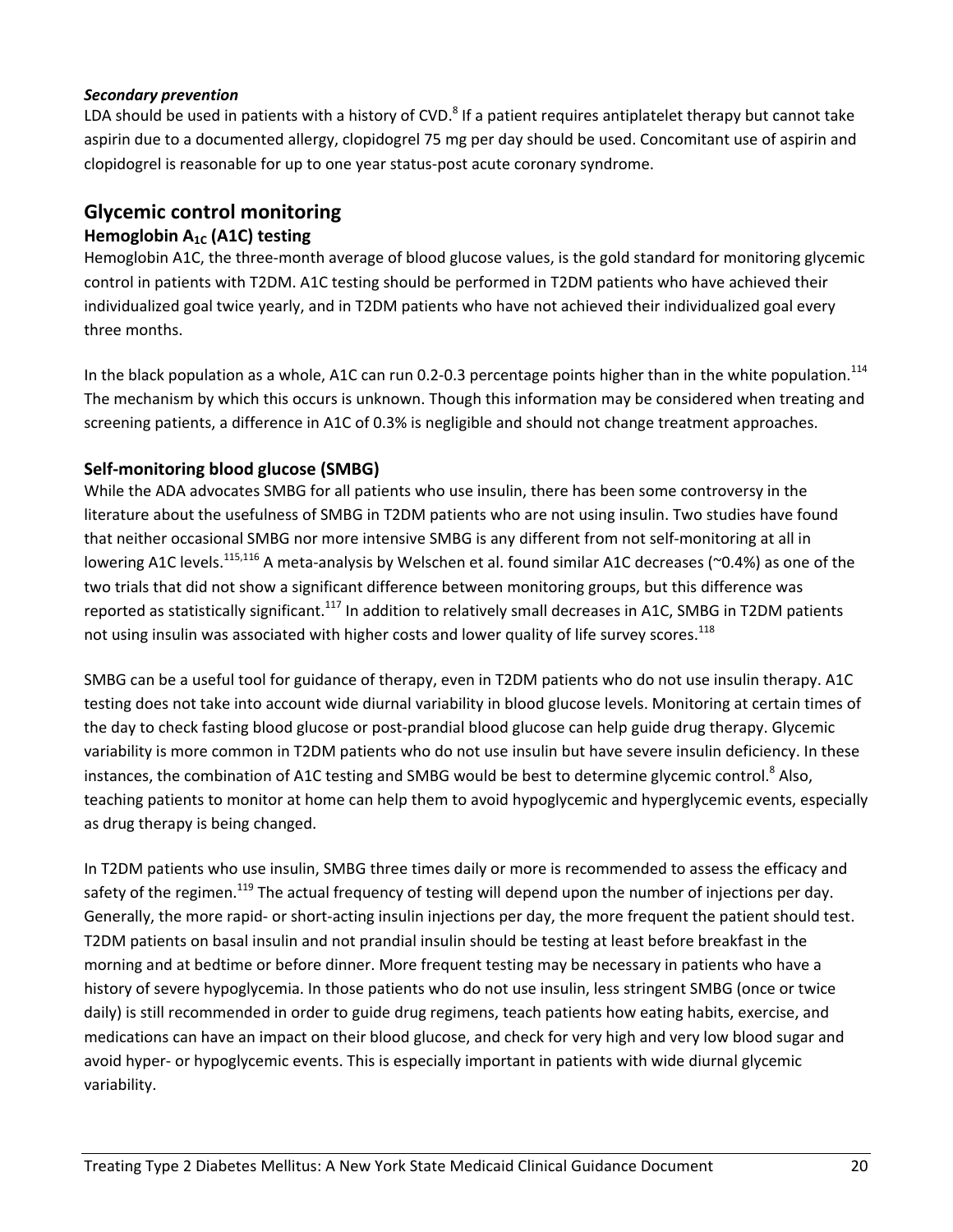Patients should be instructed to increase frequency of SMBG at certain times. Additional testing when a new drug is added, the dose of an existing drug is changed, or a drug is discontinued helps the practitioner know how the drug is affecting both fasting and postprandial glucose readings. Since acute illness increases blood glucose, patients should be instructed to keep a closer eye on their readings when they are sick. Discordant SMBG and A1C results can also signal the need for increased monitoring. This will help to identify times of the day when blood glucose is running too high or too low. Some practitioners will also have patients with very high A1Cs test blood sugar more often to ensure their blood sugar does not rise too high to spark a hyperglycemic emergency or drop too low too quickly as a result of medication therapy.

Effective April 1, 2009, New York State Medicaid expanded their maximum monthly limits of SMBG supplies to allow for three times daily or greater glucose testing.<sup>119</sup> Both lancets and test strips have quantity limits of 200 units for a 30‐day supply. Patients who require testing eight times daily or more can receive additional test strips and lancets with prior approval.

## **Summary**

The prevalence of T2DM is increasing as obesity and overweight rates increase. Proper diabetes management, including drug and non‐drug therapy, is the key to reducing morbidity and mortality across New York State and the country. Screening and diagnosing at‐risk child and adult patients is simpler than in years past given the many options available for confirming a diagnosis. Fasting plasma glucose tests are easily performed and reliable for diagnosis. While lifestyle changes are an important tool, most patients will require drug therapy due to the progressive nature of T2DM. Upon diagnosis, most patients should be managed with metformin and/or an SU alone or in combination with insulin, depending on how close they are to their A1C goal. In addition to managing blood sugar, patients with T2DM may need therapies to treat neuropathies, retinopathies, and nephropathy. Additionally, medication adherence should be stressed at every office visit, and treatment should be titrated to goal using A1C as a surrogate marker. Treating to target decreases the risk of microvascular complications associated with diabetes and may decrease the risk of macrovascular complications long‐term. Statin drugs should be utilized to decrease LDL cholesterol below 100 mg/dL where possible. Lastly, aspirin therapy should be used appropriately in patients where indicated and not contraindicated.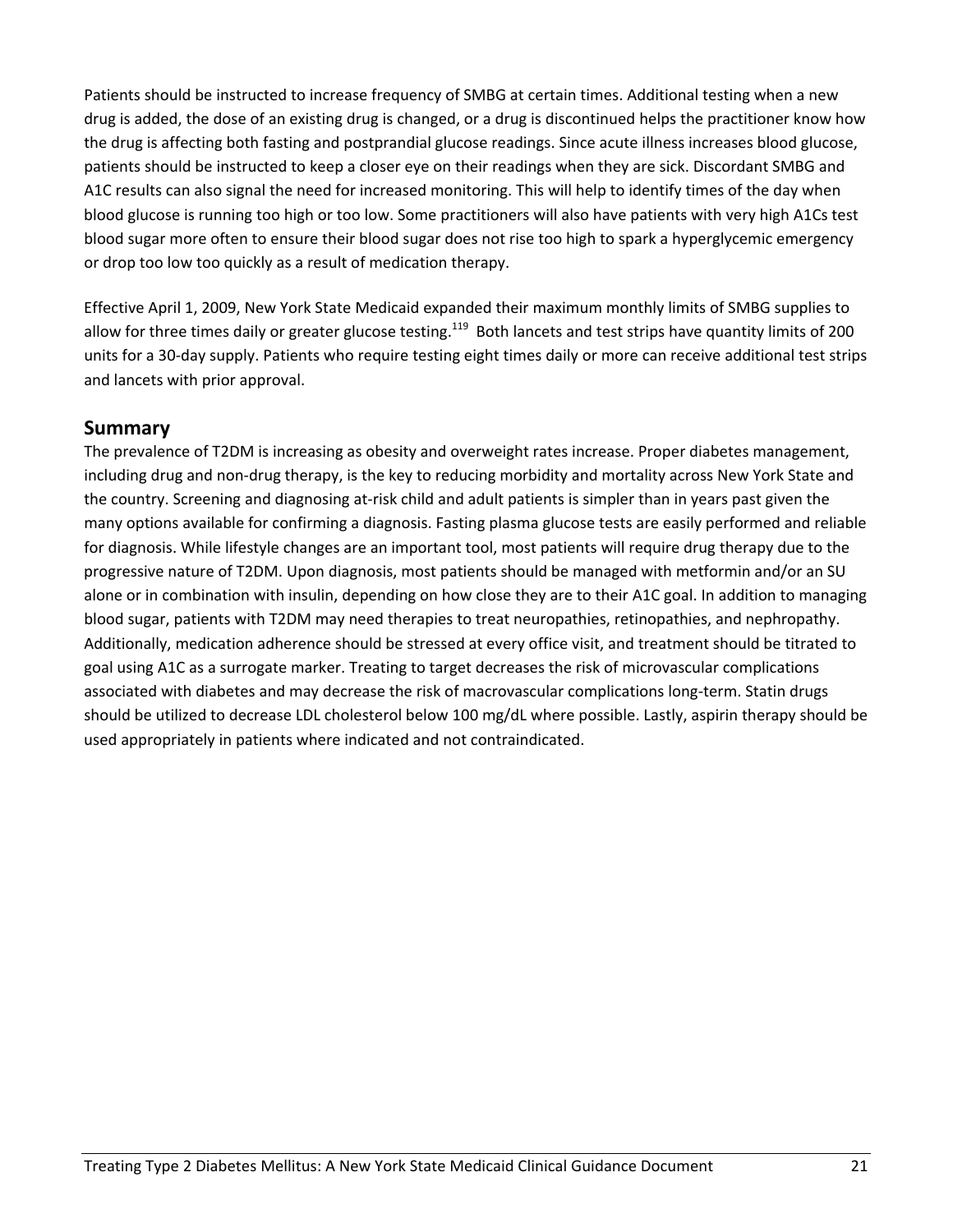# **References**

- **1.** Centers for Disease Control and Prevention. National diabetes fact sheet: general information and national estimates on diabetes in the United States, 2007. Atlanta, GA: U.S. Department of Health and Human Services, Centers for Disease Control and Prevention; 2008.
- **2.** Dabelea D, Bell RA, D'Agostino RB, Jr., et al. Incidence of diabetes in youth in the United States. *JAMA.* Jun 27 2007;297(24):2716‐24.
- **3.** New York State Department of Health. The State of Diabetes in New York State: A Surveillance Report (Data from 1997‐2004): New York State Department of Health Diabetes Prevention and Control Program; 2007.
- **4.** Centers for Disease Control and Prevention. National diabetes fact sheet: general information and national estimates on diabetes in the United States, 2005. Atlanta, GA: U.S. Department of Health and Human Services, Centers for Disease Control and Prevention; 2005.
- **5.** National Center for Health Statistics. Health, United States, 2009: With Special Feature on Medical Technology. Hyattsville, MD: U.S. Department of Health and Human Services, Centers for Disease Control and Prevention; 2010.
- **6.** New York State Expanded Behavioral Risk Factor Surveillance System: New York State Department of Health; 2009. Available at: http://www.health.state.ny.us/statistics/brfss/expanded/2009/county/docs/new\_york\_state\_exclusive\_of\_new\_york\_city\_new\_york\_city\_new\_york\_state .pdf.
- **7.** Rodbard HW, Blonde L, Braithwaite SS, et al. American Association of Clinical Endocrinologists medical guidelines for clinical practice for the management of diabetes mellitus. *Endocr Pract.* May‐Jun 2007;13 Suppl 1:1‐68.
- **8.** Standards of medical care in diabetes‐‐2011. *Diabetes Care.* Jan 2011;34 Suppl 1:S11‐61.
- **9.** Dodd AH, Colby MS, Boye KS, Fahlman C, Kim S, Briefel RR. Treatment approach and HbA1c control among US adults with type 2 diabetes: NHANES 1999‐ 2004. *Curr Med Res Opin.* Jul 2009;25(7):1605‐13.
- **10.** Report of the Expert Committee on the Diagnosis and Classification of Diabetes Mellitus. *Diabetes Care.* Jul 1997;20(7):1183‐97.
- **11.** Standards of medical care in diabetes‐‐2010. *Diabetes Care.* Jan 2010;33 Suppl 1:S11‐61.
- **12.** International Expert Committee report on the role of the A1C assay in the diagnosis of diabetes. *Diabetes Care.* Jul 2009;32(7):1327‐34.
- **13.** Type 2 diabetes in children and adolescents. American Diabetes Association. *Diabetes Care.* Mar 2000;23(3):381‐9.
- **14.** Fagot‐Campagna A, Pettitt DJ, Engelgau MM, et al. Type 2 diabetes among North American children and adolescents: an epidemiologic review and a public health perspective. *J Pediatr.* May 2000;136(5):664‐72.
- **15.** National Heart, Lung, and Blood Institute. Clinical Guidelines on the Identification, Evaluation, and Treatment of Overweight and Obesity in Adults. Bethesda, MD: U.S. Department of Health and Human Services, National Institutes of Health; 1998.
- **16.** Garg JP, Bakris GL. Microalbuminuria: marker of vascular dysfunction, risk factor for cardiovascular disease. *Vasc Med.* Feb 2002;7(1):35‐43.
- 17. Klausen K, Borch-Johnsen K, Feldt-Rasmussen B, et al. Very low levels of microalbuminuria are associated with increased risk of coronary heart disease and death independently of renal function, hypertension, and diabetes. *Circulation.* Jul 6 2004;110(1):32‐5.
- **18.** Ravid M, Lang R, Rachmani R, Lishner M. Long‐term renoprotective effect of angiotensin‐converting enzyme inhibition in non‐insulin‐dependent diabetes mellitus. A 7‐year follow‐up study. *Arch Intern Med.* Feb 12 1996;156(3):286‐9.
- **19.** Gall MA, Hougaard P, Borch‐Johnsen K, Parving HH. Risk factors for development of incipient and overt diabetic nephropathy in patients with non‐insulin dependent diabetes mellitus: prospective, observational study. *BMJ.* Mar 15 1997;314(7083):783‐8.
- **20.** Intensive blood‐glucose control with sulphonylureas or insulin compared with conventional treatment and risk of complications in patients with type 2 diabetes (UKPDS 33). UK Prospective Diabetes Study (UKPDS) Group. *Lancet.* Sep 12 1998;352(9131):837‐53.
- **21.** Tight blood pressure control and risk of macrovascular and microvascular complications in type 2 diabetes: UKPDS 38. UK Prospective Diabetes Study Group. *BMJ.* Sep 12 1998;317(7160):703‐13.
- **22.** Holman RR, Paul SK, Bethel MA, Matthews DR, Neil HA. 10‐year follow‐up of intensive glucose control in type 2 diabetes. *N Engl J Med.* Oct 9 2008;359(15):1577‐89.
- **23.** Bakris GL, Williams M, Dworkin L, et al. Preserving renal function in adults with hypertension and diabetes: a consensus approach. National Kidney Foundation Hypertension and Diabetes Executive Committees Working Group. *Am J Kidney Dis.* Sep 2000;36(3):646‐61.
- **24.** Laffel LM, McGill JB, Gans DJ. The beneficial effect of angiotensin‐converting enzyme inhibition with captopril on diabetic nephropathy in normotensive IDDM patients with microalbuminuria. North American Microalbuminuria Study Group. *Am J Med.* Nov 1995;99(5):497‐504.
- **25.** Lewis EJ, Hunsicker LG, Bain RP, Rohde RD. The effect of angiotensin‐converting‐enzyme inhibition on diabetic nephropathy. The Collaborative Study Group. *N Engl J Med.* Nov 11 1993;329(20):1456‐62.
- **26.** Effects of ramipril on cardiovascular and microvascular outcomes in people with diabetes mellitus: results of the HOPE study and MICRO‐HOPE substudy. Heart Outcomes Prevention Evaluation Study Investigators. *Lancet.* Jan 22 2000;355(9200):253‐9.
- **27.** Brenner BM, Cooper ME, de Zeeuw D, et al. Effects of losartan on renal and cardiovascular outcomes in patients with type 2 diabetes and nephropathy. *N Engl J Med.* Sep 20 2001;345(12):861‐9.
- **28.** Lewis EJ, Hunsicker LG, Clarke WR, et al. Renoprotective effect of the angiotensin‐receptor antagonist irbesartan in patients with nephropathy due to type 2 diabetes. *N Engl J Med.* Sep 20 2001;345(12):851‐60.
- **29.** Parving HH, Lehnert H, Brochner‐Mortensen J, Gomis R, Andersen S, Arner P. The effect of irbesartan on the development of diabetic nephropathy in patients with type 2 diabetes. *N Engl J Med.* Sep 20 2001;345(12):870‐8.
- **30.** Mogensen CE, Neldam S, Tikkanen I, et al. Randomised controlled trial of dual blockade of renin‐angiotensin system in patients with hypertension, microalbuminuria, and non‐insulin dependent diabetes: the candesartan and lisinopril microalbuminuria (CALM) study. *BMJ.* Dec 9 2000;321(7274):1440‐4.
- **31.** Yusuf S, Teo KK, Pogue J, et al. Telmisartan, ramipril, or both in patients at high risk for vascular events. *N Engl J Med.* Apr 10 2008;358(15):1547‐59.
- **32.** Estacio RO, McFarling E, Biggerstaff S, Jeffers BW, Johnson D, Schrier RW. Overt albuminuria predicts diabetic retinopathy in Hispanics with NIDDM. *Am J Kidney Dis.* Jun 1998;31(6):947‐53.
- **33.** Klein R. Hyperglycemia and microvascular and macrovascular disease in diabetes. *Diabetes Care.* Feb 1995;18(2):258‐68.
- **34.** Leske MC, Wu SY, Hennis A, et al. Hyperglycemia, blood pressure, and the 9‐year incidence of diabetic retinopathy: the Barbados Eye Studies. *Ophthalmology.* May 2005;112(5):799‐805.
- **35.** Effect of intensive blood‐glucose control with metformin on complications in overweight patients with type 2 diabetes (UKPDS 34). UK Prospective Diabetes Study (UKPDS) Group. *Lancet.* Sep 12 1998;352(9131):854‐65.
- **36.** Preliminary report on effects of photocoagulation therapy. The Diabetic Retinopathy Study Research Group. *Am J Ophthalmol.* Apr 1976;81(4):383‐96.
- **37.** Photocoagulation for diabetic macular edema. Early Treatment Diabetic Retinopathy Study report number 1. Early Treatment Diabetic Retinopathy Study research group. *Arch Ophthalmol.* Dec 1985;103(12):1796‐806.
- **38.** Boulton AJ, Vinik AI, Arezzo JC, et al. Diabetic neuropathies: a statement by the American Diabetes Association. *Diabetes Care.* Apr 2005;28(4):956‐62.
- 39. The effect of intensive treatment of diabetes on the development and progression of long-term complications in insulin-dependent diabetes mellitus. The Diabetes Control and Complications Trial Research Group. *N Engl J Med.* Sep 30 1993;329(14):977‐86.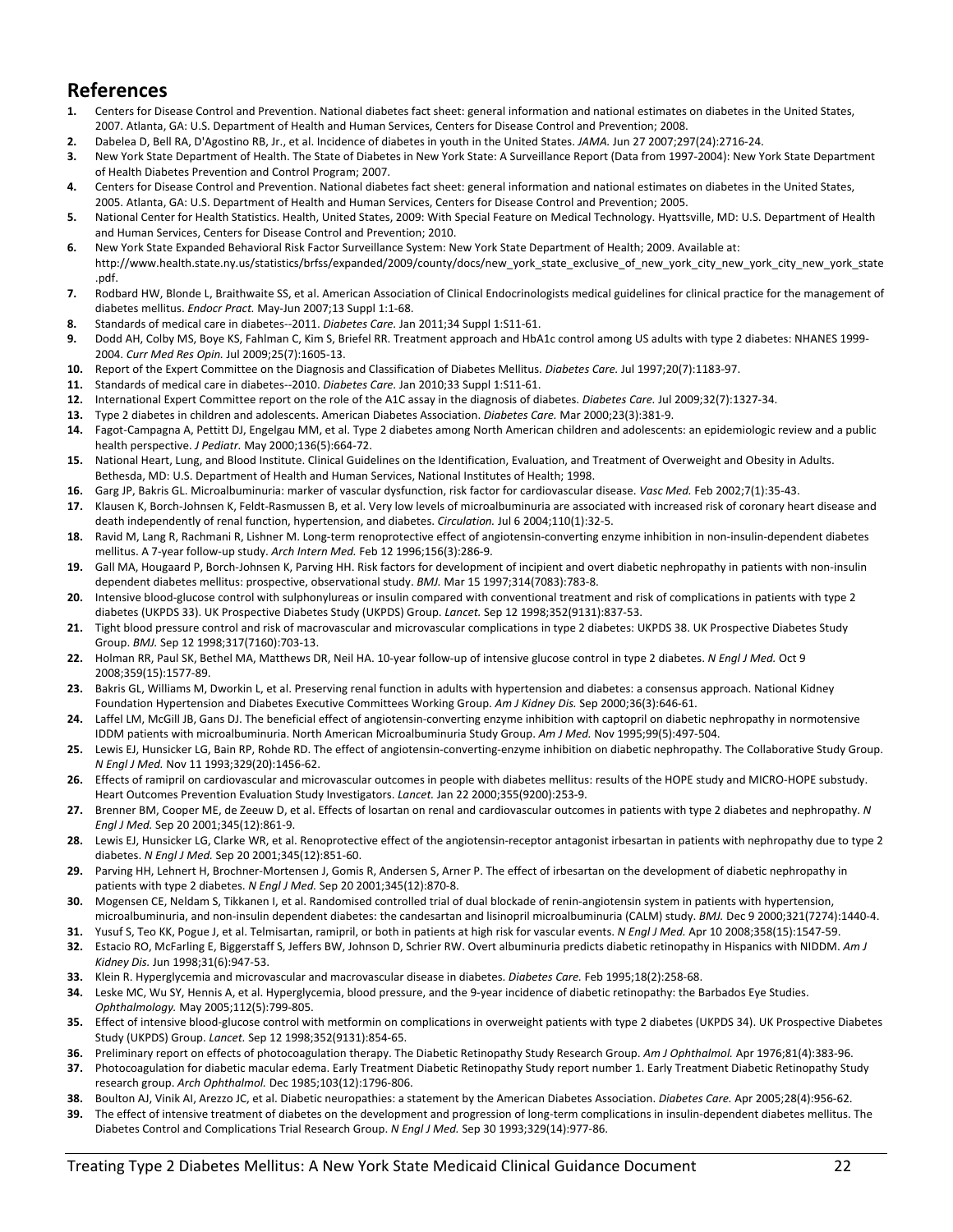- **40.** Nathan DM, Cleary PA, Backlund JY, et al. Intensive diabetes treatment and cardiovascular disease in patients with type 1 diabetes. *N Engl J Med.* Dec 22 2005;353(25):2643‐53.
- **41.** Gerstein HC, Miller ME, Byington RP, et al. Effects of intensive glucose lowering in type 2 diabetes. *N Engl J Med.* Jun 12 2008;358(24):2545‐59.
- **42.** Patel A, MacMahon S, Chalmers J, et al. Intensive blood glucose control and vascular outcomes in patients with type 2 diabetes. *N Engl J Med.* Jun 12 2008;358(24):2560‐72.
- **43.** Duckworth W, Abraira C, Moritz T, et al. Glucose control and vascular complications in veterans with type 2 diabetes. *N Engl J Med.* Jan 8 2009;360(2):129‐ 39.
- **44.** Bantle JP, Wylie‐Rosett J, Albright AL, et al. Nutrition recommendations and interventions for diabetes‐‐2006: a position statement of the American Diabetes Association. *Diabetes Care.* Sep 2006;29(9):2140‐57.
- 45. Klein S, Sheard NF, Pi-Sunyer X, et al. Weight management through lifestyle modification for the prevention and management of type 2 diabetes: rationale and strategies: a statement of the American Diabetes Association, the North American Association for the Study of Obesity, and the American Society for Clinical Nutrition. *Diabetes Care.* Aug 2004;27(8):2067‐73.
- **46.** Knowler WC, Barrett‐Connor E, Fowler SE, et al. Reduction in the incidence of type 2 diabetes with lifestyle intervention or metformin. *N Engl J Med.* Feb 7 2002;346(6):393‐403.
- **47.** Tuomilehto J, Lindstrom J, Eriksson JG, et al. Prevention of type 2 diabetes mellitus by changes in lifestyle among subjects with impaired glucose tolerance. *N Engl J Med.* May 3 2001;344(18):1343‐50.
- **48.** Boule NG, Haddad E, Kenny GP, Wells GA, Sigal RJ. Effects of exercise on glycemic control and body mass in type 2 diabetes mellitus: a meta‐analysis of controlled clinical trials. *JAMA.* Sep 12 2001;286(10):1218‐27.
- **49.** Boule NG, Kenny GP, Haddad E, Wells GA, Sigal RJ. Meta‐analysis of the effect of structured exercise training on cardiorespiratory fitness in Type 2 diabetes mellitus. *Diabetologia.* Aug 2003;46(8):1071‐81.
- **50.** U.S. Department of Health and Human Services. 2008 Physical Activity Guide for Americans. Atlanta, GA: U.S. Department of Health and Human Services; 2008.
- **51.** Pastors JG, Franz MJ, Warshaw H, Daly A, Arnold MS. How effective is medical nutrition therapy in diabetes care? *J Am Diet Assoc.* Jul 2003;103(7):827‐31.
- **52.** Pastors JG, Warshaw H, Daly A, Franz M, Kulkarni K. The evidence for the effectiveness of medical nutrition therapy in diabetes management. *Diabetes Care.* Mar 2002;25(3):608‐13.
- **53.** Chobanian AV, Bakris GL, Black HR, et al. The Seventh Report of the Joint National Committee on Prevention, Detection, Evaluation, and Treatment of High Blood Pressure: the JNC 7 report. *JAMA.* May 21 2003;289(19):2560‐72.
- **54.** Yu‐Poth S, Zhao G, Etherton T, Naglak M, Jonnalagadda S, Kris‐Etherton PM. Effects of the National Cholesterol Education Program's Step I and Step II dietary intervention programs on cardiovascular disease risk factors: a meta‐analysis. *Am J Clin Nutr.* Apr 1999;69(4):632‐46.
- **55.** Sheard NF, Clark NG, Brand‐Miller JC, et al. Dietary carbohydrate (amount and type) in the prevention and management of diabetes: a statement by the american diabetes association. *Diabetes Care.* Sep 2004;27(9):2266‐71.
- **56.** Institute of Medicine. Dietary Reference Intakes for Energy, Carbohydrate, Fiber, Fat, Fatty Acids, Cholesterol, Protein, and Amino Acids. Washington, DC: National Academies Press; 2002.
- **57.** Howard AA, Arnsten JH, Gourevitch MN. Effect of alcohol consumption on diabetes mellitus: a systematic review. *Ann Intern Med.* Feb 3 2004;140(3):211‐9.
- **58.** Funnell MM, Brown TL, Childs BP, et al. National standards for diabetes self‐management education. *Diabetes Care.* Jun 2007;30(6):1630‐7.
- **59.** Robbins JM, Thatcher GE, Webb DA, Valdmanis VG. Nutritionist visits, diabetes classes, and hospitalization rates and charges: the Urban Diabetes Study. *Diabetes Care.* Apr 2008;31(4):655‐60.
- **60.** Goo AK, Carson DS, Bjelajac A. Metformin: a new treatment option for non‐insulin‐dependent diabetes mellitus. *J Fam Pract.* Jun 1996;42(6):612‐8.
- **61.** Glucophage® (metformin tablets) Prescribing Information. *Bristol‐Myers Squibb*. Available at: http://dailymed.nlm.nih.gov/dailymed/drugInfo.cfm?id=9825. Accessed March 19, 2010.
- **62.** Philbrick AM, Ernst ME, McDanel DL, Ross MB, Moores KG. Metformin use in renal dysfunction: is a serum creatinine threshold appropriate? *Am J Health Syst Pharm.* Nov 15 2009;66(22):2017‐23.
- 63. Levy J, Cobas RA, Gomes MB. Assessment of efficacy and tolerability of once-daily extended release metformin in patients with type 2 diabetes mellitus. *Diabetol Metab Syndr.* 2010;2:16.
- **64.** Blonde L, Dailey GE, Jabbour SA, Reasner CA, Mills DJ. Gastrointestinal tolerability of extended‐release metformin tablets compared to immediate‐release metformin tablets: results of a retrospective cohort study. *Curr Med Res Opin.* Apr 2004;20(4):565‐72.
- **65.** de Jager J, Kooy A, Lehert P, et al. Long term treatment with metformin in patients with type 2 diabetes and risk of vitamin B‐12 deficiency: randomised placebo controlled trial. *BMJ.* 2010;340:c2181.
- **66.** Shapiro ET, Van Cauter E, Tillil H, et al. Glyburide enhances the responsiveness of the beta‐cell to glucose but does not correct the abnormal patterns of insulin secretion in noninsulin‐dependent diabetes mellitus. *J Clin Endocrinol Metab.* Sep 1989;69(3):571‐6.
- **67.** Nathan DM, Buse JB, Davidson MB, et al. Medical management of hyperglycemia in type 2 diabetes: a consensus algorithm for the initiation and adjustment of therapy: a consensus statement of the American Diabetes Association and the European Association for the Study of Diabetes. *Diabetes Care.* Jan 2009;32(1):193‐203.
- **68.** Kahn SE, Haffner SM, Heise MA, et al. Glycemic durability of rosiglitazone, metformin, or glyburide monotherapy. *N Engl J Med.* Dec 7 2006;355(23):2427‐ 43.
- **69.** Diaβeta® (glyburide tablets) Prescribing Information. *sanofi‐aventis U.S. LLC*. Available at: http://dailymed.nlm.nih.gov/dailymed/drugInfo.cfm?id=9445. Accessed March 19, 2010.
- **70.** Insulin administration. *Diabetes Care.* Jan 2004;27 Suppl 1:S106‐9.
- **71.** Hirsch IB. Insulin analogues. *N Engl J Med.* Jan 13 2005;352(2):174‐83.
- **72.** Plank J, Siebenhofer A, Berghold A, et al. Systematic review and meta‐analysis of short‐acting insulin analogues in patients with diabetes mellitus. *Arch Intern Med.* Jun 27 2005;165(12):1337‐44.
- **73.** Pala L, Mannucci E, Dicembrini I, Rotella CM. A comparison of mealtime insulin aspart and human insulin in combination with metformin in type 2 diabetes patients. *Diabetes Res Clin Pract.* Oct 2007;78(1):132‐5.
- **74.** Hartman I. Insulin analogs: impact on treatment success, satisfaction, quality of life, and adherence. *Clin Med Res.* Sep 2008;6(2):54‐67.
- **75.** Campos C. Treating the whole patient for optimal management of type 2 diabetes: considerations for insulin therapy. *South Med J.* Aug 2007;100(8):804‐11. **76.** Pieber TR, Treichel HC, Hompesch B, et al. Comparison of insulin detemir and insulin glargine in subjects with Type 1 diabetes using intensive insulin
- therapy. *Diabet Med.* Jun 2007;24(6):635‐42. 77. ACP Diabetes Care Guide: A Team-Based Practice Manual and Self-Assessment Program: American College of Physicians; 2007. Available at: http://diabetes.acponline.org.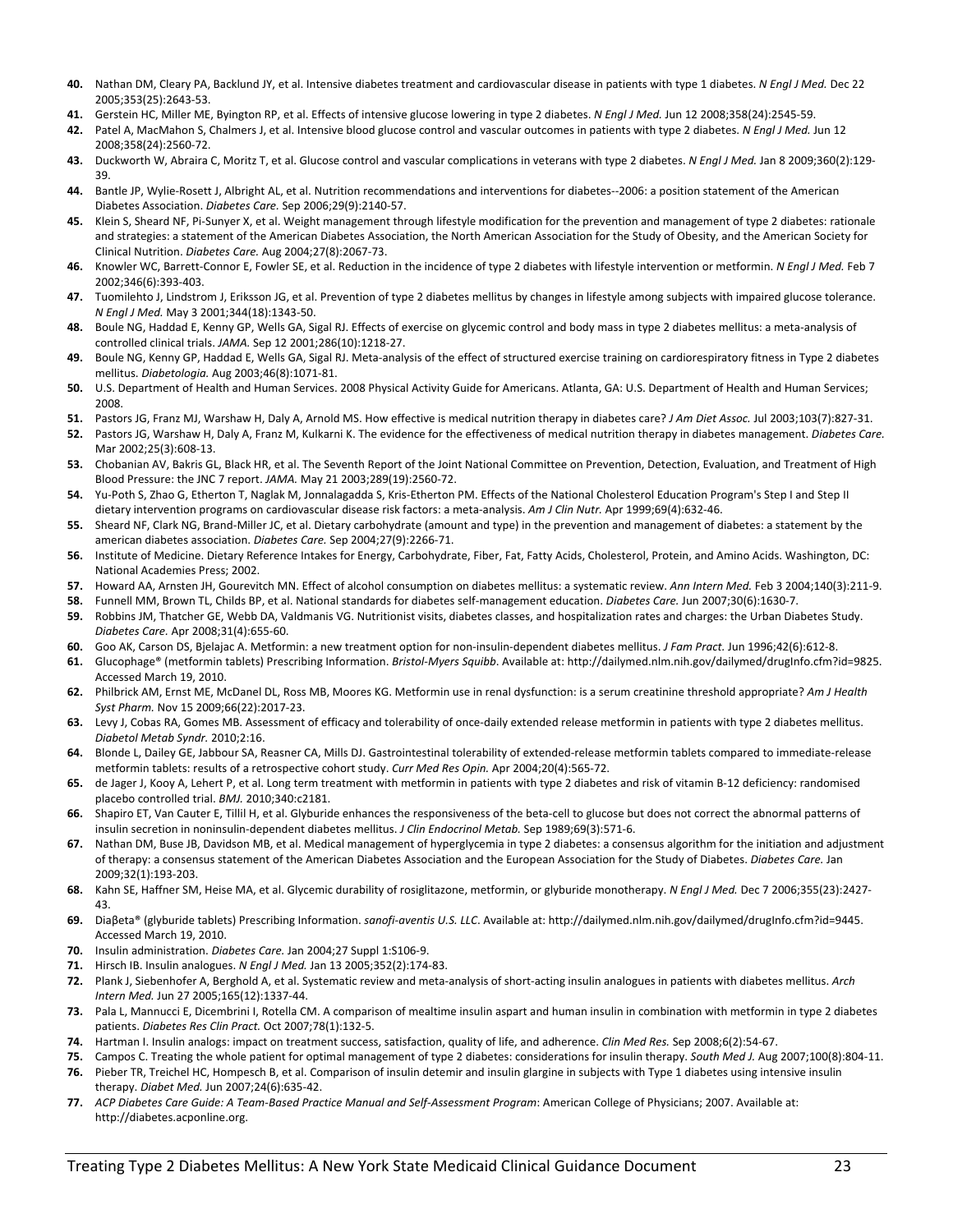- **78.** Humalog® (insulin lispro [rDNA origin] injection) Prescribing Information. *Eli Lilly and Company*. Available at: http://pi.lilly.com/us/humalog‐pen‐pi.pdf. Accessed March 23, 2010.
- **79.** NovoLog® (insulin aspart [rDNA origin] injection) Prescribing Information. *Novo Nordisk Inc*. Available at: http://www.novolog.com/downloads/novolog‐ prescribing‐information.pdf. Accessed March 23, 2010.
- **80.** Apidra® (insulin glulisine [rDNA origin] injection) Prescribing Information. *sanofi aventis U.S. LLC*. Available at: http://products.sanofi‐ aventis.us/apidra/apidra.pdf. Accessed March 23, 2010.
- **81.** Humulin R® (human insulin [rDNA origin] injection) Prescribing Information. *Eli Lilly and Company*. Available at: http://dailymed.nlm.nih.gov/dailymed/drugInfo.cfm?id=13855. Accessed March 23, 2010.
- **82.** Novolin R® (human insulin [rDNA origin] injection) Prescribing Information. *Novo Nordisk Inc*. Available at: http://dailymed.nlm.nih.gov/dailymed/drugInfo.cfm?id=10289. Accessed March 23, 2010.
- **83.** Humulin N® (human insulin [rDNA origin] isophane suspension) Prescribing Information. *Eli Lilly and Company*. Available at: http://dailymed.nlm.nih.gov/dailymed/drugInfo.cfm?id=16643. Accessed March 23, 2010.
- **84.** Novolin N® (human insulin [rDNA origin] isophane suspension) Prescribing Information. *Novo Nordisk Inc*. Available at: http://dailymed.nlm.nih.gov/dailymed/drugInfo.cfm?id=10286. Accessed March 23, 2010.
- **85.** Lantus® (insulin glargine [rDNA origin] injection) Prescribing Information. *sanofi aventis U.S. LLC*. Available at: http://products.sanofi‐ aventis.us/lantus/lantus.pdf. Accessed March 23, 2010.
- **86.** Levemir® (insulin detemir [rDNA origin] injection) Prescribing Information. *Novo Nordisk Inc*. Available at: http://www.levemir‐us.com/downloads/levemir‐ prescribing‐information.pdf. Accessed March 23, 2010.
- **87.** Humulin 70/30® (70% human insulin isophane suspension and 30% human insulin [rDNA origin] injection) Prescribing Information. *Eli Lilly and Company*. Available at: http://pi.lilly.com/us/humulin‐70‐30‐ppi.pdf. Accessed March 25, 2010.
- **88.** Novolin 70/30® (70% human insulin isophane suspension and 30% human insulin [rDNA origin] injection) Prescribing Information. *Novo Nordisk Inc*. Available at: http://www.novonordiskcare.com/downloads/novolin‐7030‐innolet‐package‐insert.pdf. Accessed March 25, 2010.
- **89.** Humulin 50/50® (50% human insulin isophane suspension and 50% human insulin [rDNA origin] injection) Prescribing Information. *Eli Lilly and Company*. Available at: http://pi.lilly.com/us/humulin50‐50‐ppi.pdf. Accessed March 25, 2010.
- **90.** Humalog Mix 75/25® (75% insulin lispro protamine suspension and 25% insulin lispro [rDNA origin] injection) Prescribing Information. *Eli Lilly and Company*. Available at: http://pi.lilly.com/us/humalog7525‐pi.pdf. Accessed March 25, 2010.
- **91.** NovoLog Mix 70/30® (70% insulin aspart protamine suspension and 30% insulin aspart [rDNA origin] injection) Prescribing Information. *Novo Nordisk Inc*. Available at: http://www.novonordiskcare.com/downloads/novolin‐7030‐innolet‐package‐insert.pdf. Accessed March 25, 2010.
- **92.** Hall D, Drab S, Havrilla P. Advances in diabetes therapy: rapid‐ and long‐acting insulin analogs. *Drug Topics Continuing Education.* September 28, 2006. Available at: http://drugtopics.modernmedicine.com/drugtopics/data/articlestandard/drugtopics/402006/376897/article.pdf. Accessed March 11, 2010.
- **93.** King AB. Once-daily insulin detemir is comparable to once-daily insulin glargine in providing glycaemic control over 24 h in patients with type 2 diabetes: a double‐blind, randomized, crossover study. *Diabetes Obes Metab.* Jan 2009;11(1):69‐71.
- **94.** Devries JH, Nattrass M, Pieber TR. Refining basal insulin therapy: what have we learned in the age of analogues? *Diabetes Metab Res Rev.* Sep 2007;23(6):441‐54.
- **95.** Rosenstock J, Davies M, Home PD, Larsen J, Koenen C, Schernthaner G. A randomised, 52‐week, treat‐to‐target trial comparing insulin detemir with insulin glargine when administered as add‐on to glucose‐lowering drugs in insulin‐naive people with type 2 diabetes. *Diabetologia.* Mar 2008;51(3):408‐16.
- **96.** Starlix® (nateglinide tablets) Prescribing Information. *Novartis Pharmaceuticals Corporation*. Available at: http://www.pharma.us.novartis.com/product/pi/pdf/Starlix.pdf. Accessed March 19, 2010.
- **97.** Glyset® (miglitol tablets) Prescribing Information. *Bayer HealthCare Pharmaceuticals, Inc*. Available at: http://www.pfizer.com/files/products/uspi\_glyset.pdf. Accessed March 19, 2010.
- **98.** Avandia® (rosiglitazone tablets) Prescribing Information. *GlaxoSmithKline*. Available at: http://us.gsk.com/products/assets/us\_avandia.pdf. Accessed March 19, 2010.
- **99.** Actos® (pioglitazone tablets) Prescribing Information. *Takeda Pharmaceuticals America, Inc*. Available at: http://www.actos.com/actospro/prescribinginfo.aspx. Accessed March 19, 2010.
- **100.** Woodcock J. Food and Drug Administration Center for Drug Evaluation and Research. Decision on continued marketing of rosiglitazone (September 22, 2010). Available at: http://www.fda.gov/downloads/Drugs/DrugSafety/PostmarketDrugSafetyInformationforPatientsandProviders/UCM226959.pdf. Accessed November 29, 2010.
- **101.** Ryden L, Standl E, Bartnik M, et al. Guidelines on diabetes, pre‐diabetes, and cardiovascular diseases: executive summary. The Task Force on Diabetes and Cardiovascular Diseases of the European Society of Cardiology (ESC) and of the European Association for the Study of Diabetes (EASD). *Eur Heart J.* Jan 2007;28(1):88‐136.
- **102.** Gaede P, Lund‐Andersen H, Parving HH, Pedersen O. Effect of a multifactorial intervention on mortality in type 2 diabetes. *N Engl J Med.* Feb 7 2008;358(6):580‐91.
- **103.** Saydah SH, Fradkin J, Cowie CC. Poor control of risk factors for vascular disease among adults with previously diagnosed diabetes. *JAMA.* Jan 21 2004;291(3):335‐42.
- **104.** Grundy SM, Cleeman JI, Merz CN, et al. Implications of recent clinical trials for the National Cholesterol Education Program Adult Treatment Panel III guidelines. *Circulation.* Jul 13 2004;110(2):227‐39.
- **105.** Appel LJ, Moore TJ, Obarzanek E, et al. A clinical trial of the effects of dietary patterns on blood pressure. DASH Collaborative Research Group. *N Engl J Med.* Apr 17 1997;336(16):1117‐24.
- **106.** Sacks FM, Svetkey LP, Vollmer WM, et al. Effects on blood pressure of reduced dietary sodium and the Dietary Approaches to Stop Hypertension (DASH) diet. DASH‐Sodium Collaborative Research Group. *N Engl J Med.* Jan 4 2001;344(1):3‐10.
- **107.** Houlihan CA, Allen TJ, Baxter AL, et al. A low‐sodium diet potentiates the effects of losartan in type 2 diabetes. *Diabetes Care.* Apr 2002;25(4):663‐71.
- **108.** Weir MR, Chrysant SG, McCarron DA, et al. Influence of race and dietary salt on the antihypertensive efficacy of an angiotensin‐converting enzyme inhibitor or a calcium channel antagonist in salt‐sensitive hypertensives. *Hypertension.* May 1998;31(5):1088‐96.
- **109.** Cushman WC, Evans GW, Byington RP, et al. Effects of intensive blood‐pressure control in type 2 diabetes mellitus. *N Engl J Med.* Apr 29 2010;362(17):1575‐ 85.
- **110.** Cooper‐Dehoff R, Gong Y, Handberg E, et al. Rethinking Lower BP Goals For Diabetics With Documented Coronary Artery Disease (INVEST). Paper presented at: American College of Cardiology 59th Annual Scientific Session; March 14, 2010; Atlanta, GA. Available at: http://assets.cardiosource.com/cooper‐ dehoff\_invest.ppt
- **111.** Ginsberg HN, Elam MB, Lovato LC, et al. Effects of combination lipid therapy in type 2 diabetes mellitus. *N Engl J Med.* Apr 29 2010;362(17):1563‐74.